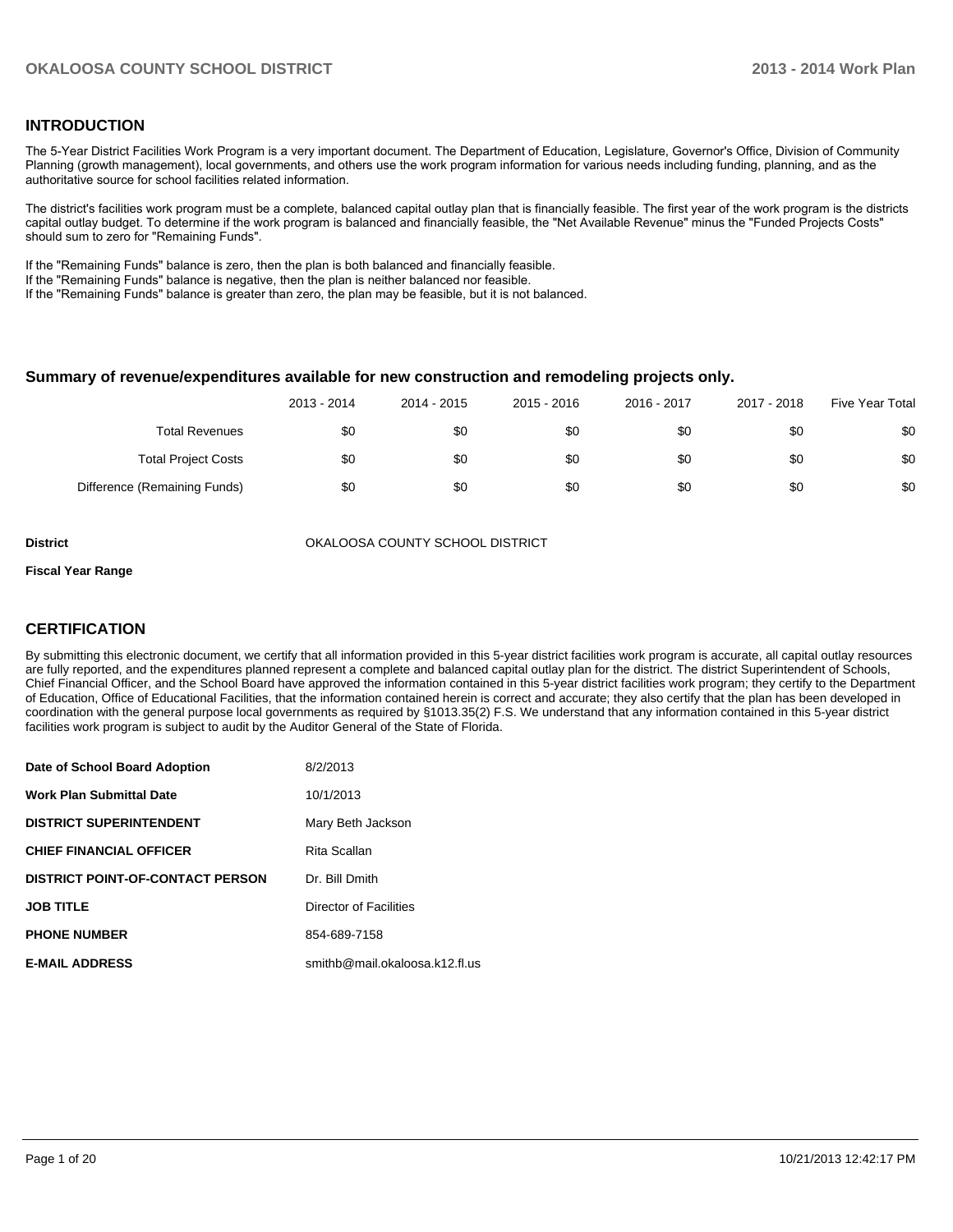# **Expenditures**

#### **Expenditure for Maintenance, Repair and Renovation from 1.50-Mills and PECO**

Annually, prior to the adoption of the district school budget, each school board must prepare a tentative district facilities work program that includes a schedule of major repair and renovation projects necessary to maintain the educational and ancillary facilities of the district.

| Item                                          |                                                                                                                                                                                                                                                                                                                                                                                                                                                                                                                                                                                                                                                                                                                                                                                                                                                                                                                                                                                                                                                                                                                                                                                                                          | 2013 - 2014<br><b>Actual Budget</b> | 2014 - 2015<br>Projected | 2015 - 2016<br>Projected | 2016 - 2017<br>Projected | 2017 - 2018<br>Projected | <b>Total</b> |  |  |  |  |
|-----------------------------------------------|--------------------------------------------------------------------------------------------------------------------------------------------------------------------------------------------------------------------------------------------------------------------------------------------------------------------------------------------------------------------------------------------------------------------------------------------------------------------------------------------------------------------------------------------------------------------------------------------------------------------------------------------------------------------------------------------------------------------------------------------------------------------------------------------------------------------------------------------------------------------------------------------------------------------------------------------------------------------------------------------------------------------------------------------------------------------------------------------------------------------------------------------------------------------------------------------------------------------------|-------------------------------------|--------------------------|--------------------------|--------------------------|--------------------------|--------------|--|--|--|--|
| <b>HVAC</b>                                   |                                                                                                                                                                                                                                                                                                                                                                                                                                                                                                                                                                                                                                                                                                                                                                                                                                                                                                                                                                                                                                                                                                                                                                                                                          | \$0                                 | \$0                      | \$0                      | \$0                      | \$0                      | \$0          |  |  |  |  |
|                                               | Locations: No Locations for this expenditure.                                                                                                                                                                                                                                                                                                                                                                                                                                                                                                                                                                                                                                                                                                                                                                                                                                                                                                                                                                                                                                                                                                                                                                            |                                     |                          |                          |                          |                          |              |  |  |  |  |
| Flooring                                      |                                                                                                                                                                                                                                                                                                                                                                                                                                                                                                                                                                                                                                                                                                                                                                                                                                                                                                                                                                                                                                                                                                                                                                                                                          | \$0                                 | \$0                      | \$0                      | \$0                      | \$0                      | \$0          |  |  |  |  |
|                                               | Locations: No Locations for this expenditure.                                                                                                                                                                                                                                                                                                                                                                                                                                                                                                                                                                                                                                                                                                                                                                                                                                                                                                                                                                                                                                                                                                                                                                            |                                     |                          |                          |                          |                          |              |  |  |  |  |
| Roofing                                       |                                                                                                                                                                                                                                                                                                                                                                                                                                                                                                                                                                                                                                                                                                                                                                                                                                                                                                                                                                                                                                                                                                                                                                                                                          | \$111,414                           | \$111,414                | \$155,071                | \$248,229                | \$439,374                | \$1,065,502  |  |  |  |  |
| Locations:                                    | ADDIE R LEWIS SCHOOL, ADMINISTRATIVE OFFICES, ANNETTE P EDWINS ELEMENTARY, ANTIOCH ELEMENTARY, BAKER<br>SCHOOL, BLUEWATER ELEMENTARY, BOB SIKES ELEMENTARY, C W RUCKEL MIDDLE, CARVER HILL ADMINISTRATIVE CENTER,<br>CHOCTAWHATCHEE SENIOR HIGH, CHOICE HIGH SCHOOL AND TECHNICAL CENTER, CLIFFORD MEIGS MIDDLE, CRESTVIEW BUS<br>SHOP, CRESTVIEW MAINTENANCE SHOP, CRESTVIEW SENIOR HIGH, CRESTVIEW VOCATIONAL-TECHNICAL CENTER, DAVIDSON<br>MIDDLE, DESTIN ELEMENTARY, DESTIN MIDDLE, DISTRICT EDUCATIONAL CENTER, EGLIN ELEMENTARY, ELLIOTT POINT<br>ELEMENTARY, FLOROSA ELEMENTARY, FORT WALTON BEACH BUS SHOP, FORT WALTON BEACH SENIOR HIGH, HEAVY<br>EQUIPMENT SHOP, JAMES E PLEW ELEMENTARY, KENWOOD ELEMENTARY, LANCE C RICHBOURG SCHOOL, LAUREL HILL<br>SCHOOL, LONGWOOD ELEMENTARY, LULA J EDGE ELEMENTARY, MARY ESTHER ELEMENTARY, MAX BRUNER MIDDLE, NEW<br>HEIGHTS ELEMENTARY, NICEVILLE SENIOR HIGH, NORTHWOOD ELEMENTARY, OCEAN CITY ELEMENTARY, RIVERSIDE<br>ELEMENTARY SCHOOL, SHALIMAR ELEMENTARY, SHOAL RIVER MIDDLE SCHOOL, SILVER SANDS SCHOOL FOR EXCEPTIONAL<br>STUDENTS, SOUTHSIDE CENTER, VALPARAISO MULTIPURPOSE EDUCATION COMPLEX, W C PRYOR MIDDLE, WALKER<br>ELEMENTARY, WRIGHT ELEMENTARY |                                     |                          |                          |                          |                          |              |  |  |  |  |
| Safety to Life                                |                                                                                                                                                                                                                                                                                                                                                                                                                                                                                                                                                                                                                                                                                                                                                                                                                                                                                                                                                                                                                                                                                                                                                                                                                          | \$0                                 | \$0                      | \$0                      | \$0                      | \$0                      | \$0          |  |  |  |  |
| Locations: No Locations for this expenditure. |                                                                                                                                                                                                                                                                                                                                                                                                                                                                                                                                                                                                                                                                                                                                                                                                                                                                                                                                                                                                                                                                                                                                                                                                                          |                                     |                          |                          |                          |                          |              |  |  |  |  |
| Fencing                                       |                                                                                                                                                                                                                                                                                                                                                                                                                                                                                                                                                                                                                                                                                                                                                                                                                                                                                                                                                                                                                                                                                                                                                                                                                          | \$0                                 | \$0                      | \$0                      | \$0                      | \$0                      | \$0          |  |  |  |  |
|                                               | Locations: No Locations for this expenditure.                                                                                                                                                                                                                                                                                                                                                                                                                                                                                                                                                                                                                                                                                                                                                                                                                                                                                                                                                                                                                                                                                                                                                                            |                                     |                          |                          |                          |                          |              |  |  |  |  |
| Parking                                       |                                                                                                                                                                                                                                                                                                                                                                                                                                                                                                                                                                                                                                                                                                                                                                                                                                                                                                                                                                                                                                                                                                                                                                                                                          | \$0                                 | \$0                      | \$0                      | \$0                      | \$0                      | \$0          |  |  |  |  |
|                                               | Locations: No Locations for this expenditure.                                                                                                                                                                                                                                                                                                                                                                                                                                                                                                                                                                                                                                                                                                                                                                                                                                                                                                                                                                                                                                                                                                                                                                            |                                     |                          |                          |                          |                          |              |  |  |  |  |
| Electrical                                    |                                                                                                                                                                                                                                                                                                                                                                                                                                                                                                                                                                                                                                                                                                                                                                                                                                                                                                                                                                                                                                                                                                                                                                                                                          | \$0                                 | \$0                      | \$0                      | \$0                      | \$0                      | \$0          |  |  |  |  |
|                                               | Locations: No Locations for this expenditure.                                                                                                                                                                                                                                                                                                                                                                                                                                                                                                                                                                                                                                                                                                                                                                                                                                                                                                                                                                                                                                                                                                                                                                            |                                     |                          |                          |                          |                          |              |  |  |  |  |
| Fire Alarm                                    |                                                                                                                                                                                                                                                                                                                                                                                                                                                                                                                                                                                                                                                                                                                                                                                                                                                                                                                                                                                                                                                                                                                                                                                                                          | \$0                                 | \$0                      | \$0                      | \$0                      | \$0                      | \$0          |  |  |  |  |
|                                               | Locations: No Locations for this expenditure.                                                                                                                                                                                                                                                                                                                                                                                                                                                                                                                                                                                                                                                                                                                                                                                                                                                                                                                                                                                                                                                                                                                                                                            |                                     |                          |                          |                          |                          |              |  |  |  |  |
| Telephone/Intercom System                     |                                                                                                                                                                                                                                                                                                                                                                                                                                                                                                                                                                                                                                                                                                                                                                                                                                                                                                                                                                                                                                                                                                                                                                                                                          | \$0                                 | \$0                      | \$0                      | \$0                      | \$0                      | \$0          |  |  |  |  |
|                                               | Locations: No Locations for this expenditure.                                                                                                                                                                                                                                                                                                                                                                                                                                                                                                                                                                                                                                                                                                                                                                                                                                                                                                                                                                                                                                                                                                                                                                            |                                     |                          |                          |                          |                          |              |  |  |  |  |
| <b>Closed Circuit Television</b>              |                                                                                                                                                                                                                                                                                                                                                                                                                                                                                                                                                                                                                                                                                                                                                                                                                                                                                                                                                                                                                                                                                                                                                                                                                          | \$0 <sub>l</sub>                    | \$0 <sub>l</sub>         | sol                      | $\text{sol}$             | \$0]                     | \$0          |  |  |  |  |
|                                               | Locations: No Locations for this expenditure.                                                                                                                                                                                                                                                                                                                                                                                                                                                                                                                                                                                                                                                                                                                                                                                                                                                                                                                                                                                                                                                                                                                                                                            |                                     |                          |                          |                          |                          |              |  |  |  |  |
| Paint                                         |                                                                                                                                                                                                                                                                                                                                                                                                                                                                                                                                                                                                                                                                                                                                                                                                                                                                                                                                                                                                                                                                                                                                                                                                                          | \$0                                 | \$0                      | \$0                      | \$0                      | \$0                      | \$0          |  |  |  |  |
|                                               | Locations: No Locations for this expenditure.                                                                                                                                                                                                                                                                                                                                                                                                                                                                                                                                                                                                                                                                                                                                                                                                                                                                                                                                                                                                                                                                                                                                                                            |                                     |                          |                          |                          |                          |              |  |  |  |  |
| Maintenance/Repair                            |                                                                                                                                                                                                                                                                                                                                                                                                                                                                                                                                                                                                                                                                                                                                                                                                                                                                                                                                                                                                                                                                                                                                                                                                                          | \$0                                 | \$0                      | \$0                      | \$0                      | \$0                      | \$0          |  |  |  |  |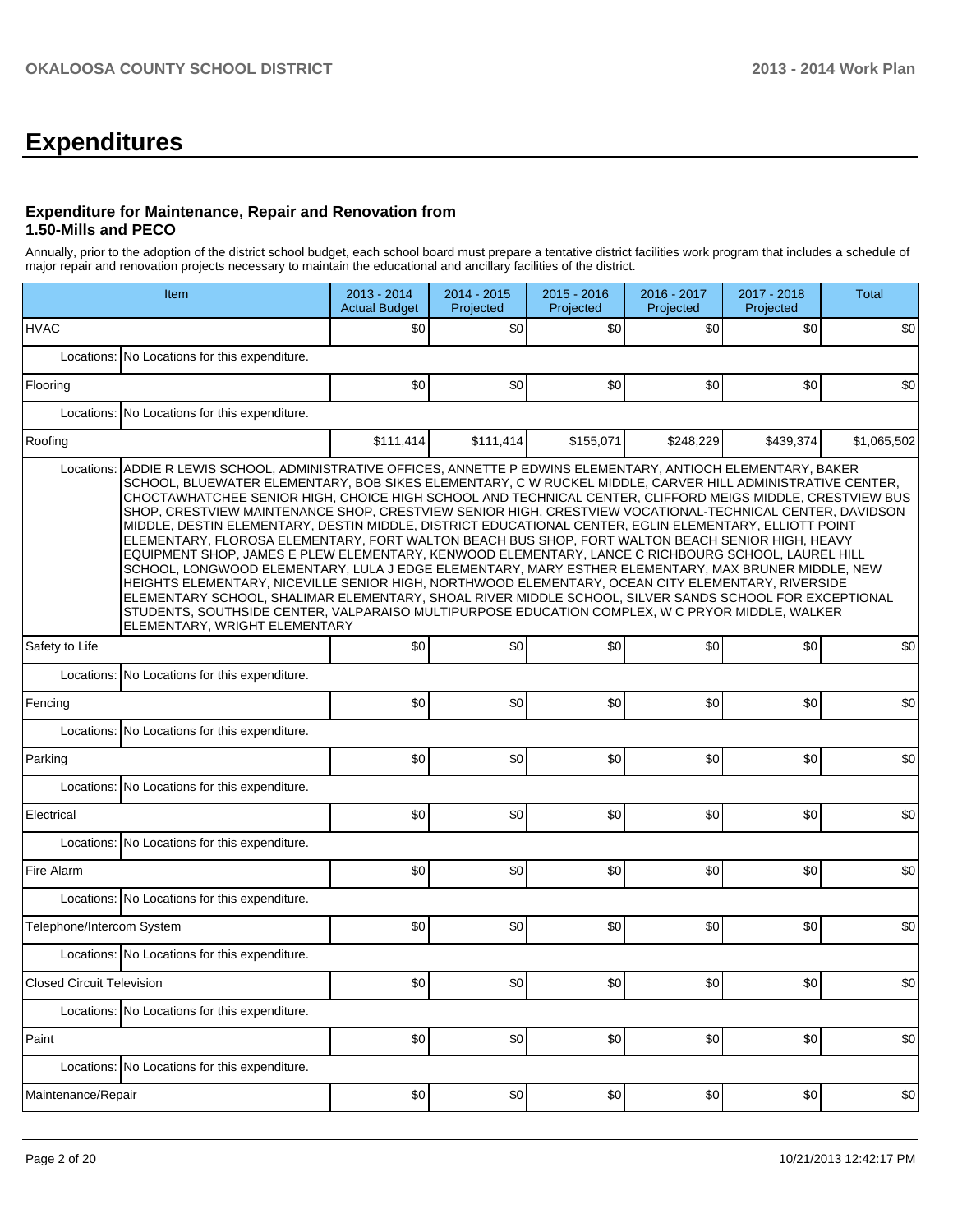| Locations: No Locations for this expenditure. |           |           |           |           |           |             |  |  |
|-----------------------------------------------|-----------|-----------|-----------|-----------|-----------|-------------|--|--|
| Sub Total:                                    | \$111,414 | \$111,414 | \$155,071 | \$248,229 | \$439,374 | \$1,065,502 |  |  |

| IPECO Maintenance Expenditures | \$0         | \$0 <sub>1</sub> | \$43.657  | \$136.815 | \$327,960       | \$508.432   |
|--------------------------------|-------------|------------------|-----------|-----------|-----------------|-------------|
| 1.50 Mill Sub Total: I         | \$1,121,850 | \$111.414        | \$111.414 | \$111,414 | \$111<br>ا 414. | \$1,567,506 |

| Other Items                                                                                                                                                                                                                                                                                                                                                                                                                                                                                                                                                                                                                                                                                                                                                                                                                                                                                                                                                                                                                                                                                                                                                                                                                         | $2013 - 2014$<br><b>Actual Budget</b> | $2014 - 2015$<br>Projected | $2015 - 2016$<br>Projected | $2016 - 2017$<br>Projected | $2017 - 2018$<br>Projected | Total       |
|-------------------------------------------------------------------------------------------------------------------------------------------------------------------------------------------------------------------------------------------------------------------------------------------------------------------------------------------------------------------------------------------------------------------------------------------------------------------------------------------------------------------------------------------------------------------------------------------------------------------------------------------------------------------------------------------------------------------------------------------------------------------------------------------------------------------------------------------------------------------------------------------------------------------------------------------------------------------------------------------------------------------------------------------------------------------------------------------------------------------------------------------------------------------------------------------------------------------------------------|---------------------------------------|----------------------------|----------------------------|----------------------------|----------------------------|-------------|
| <b>Project Contingency</b>                                                                                                                                                                                                                                                                                                                                                                                                                                                                                                                                                                                                                                                                                                                                                                                                                                                                                                                                                                                                                                                                                                                                                                                                          | \$1,010,436                           | \$0 <sub>0</sub>           | \$0                        | \$0                        | \$0                        | \$1,010,436 |
| Locations ADDIE R LEWIS SCHOOL, ADMINISTRATIVE OFFICES, ANNETTE P EDWINS ELEMENTARY, ANTIOCH ELEMENTARY, BAKER<br>SCHOOL, BLUEWATER ELEMENTARY, BOB SIKES ELEMENTARY, C W RUCKEL MIDDLE, CARVER HILL ADMINISTRATIVE CENTER,<br>ICHOCTAWHATCHEE SENIOR HIGH. CHOICE HIGH SCHOOL AND TECHNICAL CENTER. CLIFFORD MEIGS MIDDLE. CRESTVIEW<br>BUS SHOP, CRESTVIEW MAINTENANCE SHOP, CRESTVIEW SENIOR HIGH, CRESTVIEW VOCATIONAL-TECHNICAL CENTER,<br>DAVIDSON MIDDLE. DESTIN ELEMENTARY. DESTIN MIDDLE. DISTRICT EDUCATIONAL CENTER. EGLIN ELEMENTARY. ELLIOTT<br>POINT ELEMENTARY, FLOROSA ELEMENTARY, FORT WALTON BEACH BUS SHOP, FORT WALTON BEACH SENIOR HIGH, HEAVY<br>EQUIPMENT SHOP, JAMES E PLEW ELEMENTARY, KENWOOD ELEMENTARY, LANCE C RICHBOURG SCHOOL, LAUREL HILL<br>SCHOOL, LONGWOOD ELEMENTARY, LULA J EDGE ELEMENTARY, MARY ESTHER ELEMENTARY, MAX BRUNER MIDDLE, NEW<br>HEIGHTS ELEMENTARY, NICEVILLE SENIOR HIGH, NORTHWOOD ELEMENTARY, OCEAN CITY ELEMENTARY, RIVERSIDE<br>ELEMENTARY SCHOOL, SHALIMAR ELEMENTARY, SHOAL RIVER MIDDLE SCHOOL, SILVER SANDS SCHOOL FOR EXCEPTIONAL<br>STUDENTS, SOUTHSIDE CENTER, VALPARAISO MULTIPURPOSE EDUCATION COMPLEX, W C PRYOR MIDDLE, WALKER<br>ELEMENTARY, WRIGHT ELEMENTARY |                                       |                            |                            |                            |                            |             |
| Total:                                                                                                                                                                                                                                                                                                                                                                                                                                                                                                                                                                                                                                                                                                                                                                                                                                                                                                                                                                                                                                                                                                                                                                                                                              | \$1,121,850                           | \$111,414                  | \$155,071                  | \$248,229                  | \$439,374                  | \$2,075,938 |

#### **Local 1.50 Mill Expenditure For Maintenance, Repair and Renovation**

Anticipated expenditures expected from local funding sources over the years covered by the current work plan.

| Item                                                         | 2013 - 2014<br><b>Actual Budget</b> | $2014 - 2015$<br>Projected | $2015 - 2016$<br>Projected | 2016 - 2017<br>Projected | 2017 - 2018<br>Projected | <b>Total</b> |
|--------------------------------------------------------------|-------------------------------------|----------------------------|----------------------------|--------------------------|--------------------------|--------------|
| Remaining Maint and Repair from 1.5 Mills                    | \$1,121,850                         | \$111,414                  | \$111,414                  | \$111,414                | \$111,414                | \$1,567,506  |
| Maintenance/Repair Salaries                                  | \$1,159,626                         | \$1,416,586                | \$2,483,143                | \$3,548,066              | \$4,852,935              | \$13,460,356 |
| <b>School Bus Purchases</b>                                  | \$0                                 | \$273,409                  | \$500,000                  | \$500,000                | \$500,000                | \$1,773,409  |
| Other Vehicle Purchases                                      | \$48,000                            | \$0                        | \$0                        | \$0                      | \$0                      | \$48,000     |
| Capital Outlay Equipment                                     | \$100,000                           | \$100,000                  | \$100,000                  | \$50,000                 | \$50,000                 | \$400,000    |
| <b>Rent/Lease Payments</b>                                   | \$0                                 | \$0                        | \$0                        | \$0                      | \$0                      | \$0          |
| <b>COP Debt Service</b>                                      | \$7,824,500                         | \$7,824,190                | \$7,828,433                | \$7,825,611              | \$7,826,164              | \$39,128,898 |
| Rent/Lease Relocatables                                      | \$0                                 | \$0                        | \$0                        | \$0                      | \$0                      | \$0          |
| <b>Environmental Problems</b>                                | \$265,000                           | \$265,000                  | \$300,000                  | \$300,000                | \$300,000                | \$1,430,000  |
| ls.1011.14 Debt Service                                      | \$0                                 | \$0                        | \$0                        | \$0                      | \$0                      | \$0          |
| Special Facilities Construction Account                      | \$0                                 | \$0                        | \$0                        | \$0                      | \$0                      | \$0          |
| Premiums for Property Casualty Insurance - 1011.71<br>(4a,b) | \$0                                 | \$0                        | \$0                        | \$0                      | \$0                      | \$0          |
| Qualified School Construction Bonds (QSCB)                   | \$0                                 | \$0                        | \$0                        | \$0                      | \$0                      | \$0          |
| Qualified Zone Academy Bonds (QZAB)                          | \$0                                 | \$0                        | \$0                        | \$0                      | \$0                      | \$0          |
| Seat Management-Lease of Computers District Wide             | \$6,000,000                         | \$6,000,000                | \$6,000,000                | \$6,000,000              | \$6,000,000              | \$30,000,000 |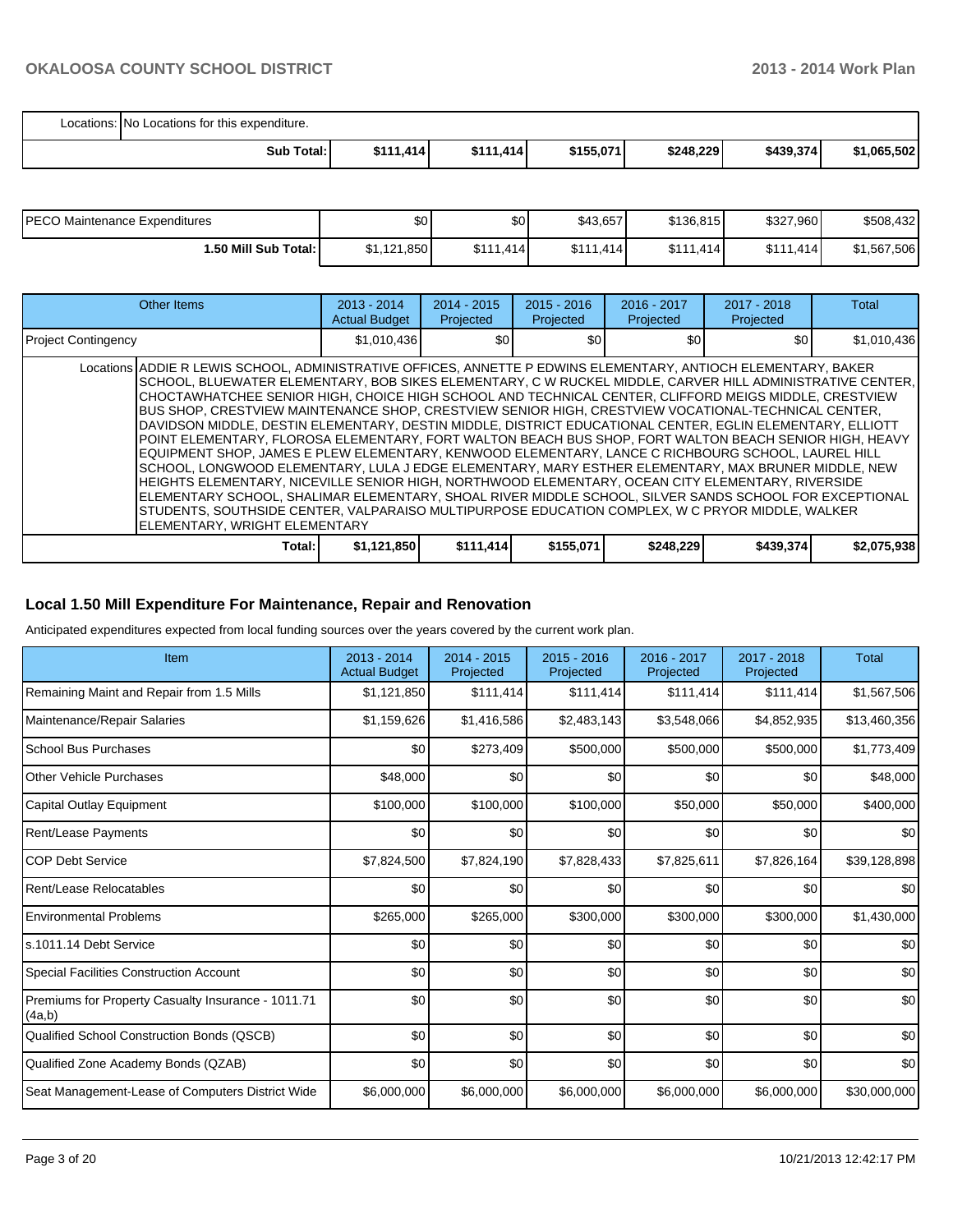| <b>Revenue</b>                                                                              |              |              |              |              |              |               |
|---------------------------------------------------------------------------------------------|--------------|--------------|--------------|--------------|--------------|---------------|
| Local Expenditure Totals:                                                                   | \$22,495,491 | \$21,995,945 | \$22,828,336 | \$23,840,437 | \$25,145,859 | \$116,306,068 |
| Wireless Infrastructure                                                                     | \$500,000    | \$500,000    | \$0          | \$0          | \$0          | \$1,000,000   |
| Maintenance Salary Offset - Transfer to operating<br>budget for minor maint/repair projects | \$5,476,515  | \$5,505,346  | \$5,505,346  | \$5,505,346  | \$5,505,346  | \$27,497,899  |

#### **1.50 Mill Revenue Source**

Schedule of Estimated Capital Outlay Revenue from each currently approved source which is estimated to be available for expenditures on the projects included in the tentative district facilities work program. All amounts are NET after considering carryover balances, interest earned, new COP's, 1011.14 and 1011.15 loans, etc. Districts cannot use 1.5-Mill funds for salaries except for those explicitly associated with maintenance/repair projects. (1011.71 (5), F.S.)

| <b>Item</b>                                                                         | Fund | $2013 - 2014$<br><b>Actual Value</b> | $2014 - 2015$<br>Projected | $2015 - 2016$<br>Projected | $2016 - 2017$<br>Projected | $2017 - 2018$<br>Projected | Total            |
|-------------------------------------------------------------------------------------|------|--------------------------------------|----------------------------|----------------------------|----------------------------|----------------------------|------------------|
| $(1)$ Non-exempt property<br>lassessed valuation                                    |      | \$14,842,806,239                     | \$15,197,590,994           | \$15,775,640,098           | \$16,478,487,876           | \$17,385,030,981           | \$79,679,556,188 |
| (2) The Millege projected for<br>discretionary capital outlay per<br>ls.1011.71     |      | 1.50                                 | 1.50                       | 1.50                       | 1.50                       | 1.50                       |                  |
| $(3)$ Full value of the 1.50-Mill<br>discretionary capital outlay per<br>ls.1011.71 |      | \$24,935,914                         | \$25,531,953               | \$26,503,075               | \$27,683,860               | \$29,206,852               | \$133,861,654    |
| $(4)$ Value of the portion of the 1.50<br>-Mill ACTUALLY levied                     | 370  | \$21,373,641                         | \$21,884,531               | \$22,716,922               | \$23,729,023               | \$25,034,445               | \$114,738,562    |
| $(5)$ Difference of lines $(3)$ and $(4)$                                           |      | \$3,562,273                          | \$3,647,422                | \$3,786,153                | \$3,954,837                | \$4,172,407                | \$19,123,092     |

#### **PECO Revenue Source**

The figure in the row designated "PECO Maintenance" will be subtracted from funds available for new construction because PECO maintenance dollars cannot be used for new construction.

| Item                          | Fund | $2013 - 2014$<br><b>Actual Budget</b> | $2014 - 2015$<br>Projected | $2015 - 2016$<br>Projected | 2016 - 2017<br>Projected | 2017 - 2018<br>Projected | Total     |
|-------------------------------|------|---------------------------------------|----------------------------|----------------------------|--------------------------|--------------------------|-----------|
| PECO New Construction         | 340  | \$0 I                                 | \$0                        | \$0                        | \$0                      | \$0                      | \$0       |
| PECO Maintenance Expenditures |      | \$O I                                 | \$0                        | \$43.657                   | \$136.815                | \$327,960                | \$508,432 |
|                               |      | \$0                                   | \$0                        | \$43,657                   | \$136,815                | \$327.960                | \$508,432 |

#### **CO & DS Revenue Source**

Revenue from Capital Outlay and Debt Service funds.

| Item                                            | Fund | 2013 - 2014<br><b>Actual Budget</b> | $2014 - 2015$<br>Projected | $2015 - 2016$<br>Projected | $2016 - 2017$<br>Projected | $2017 - 2018$<br>Projected | Total     |
|-------------------------------------------------|------|-------------------------------------|----------------------------|----------------------------|----------------------------|----------------------------|-----------|
| CO & DS Cash Flow-through<br><b>Distributed</b> | 360  | \$101.720                           | \$101.720                  | \$101.720                  | \$101.720                  | \$101.720                  | \$508,600 |
| CO & DS Interest on<br>Undistributed CO         | 360  | \$9.694                             | \$9,694                    | \$9.694                    | \$9.694                    | \$9,694                    | \$48,470  |
|                                                 |      | \$111.414                           | \$111.414]                 | \$111.414                  | \$111.414                  | \$111,414                  | \$557,070 |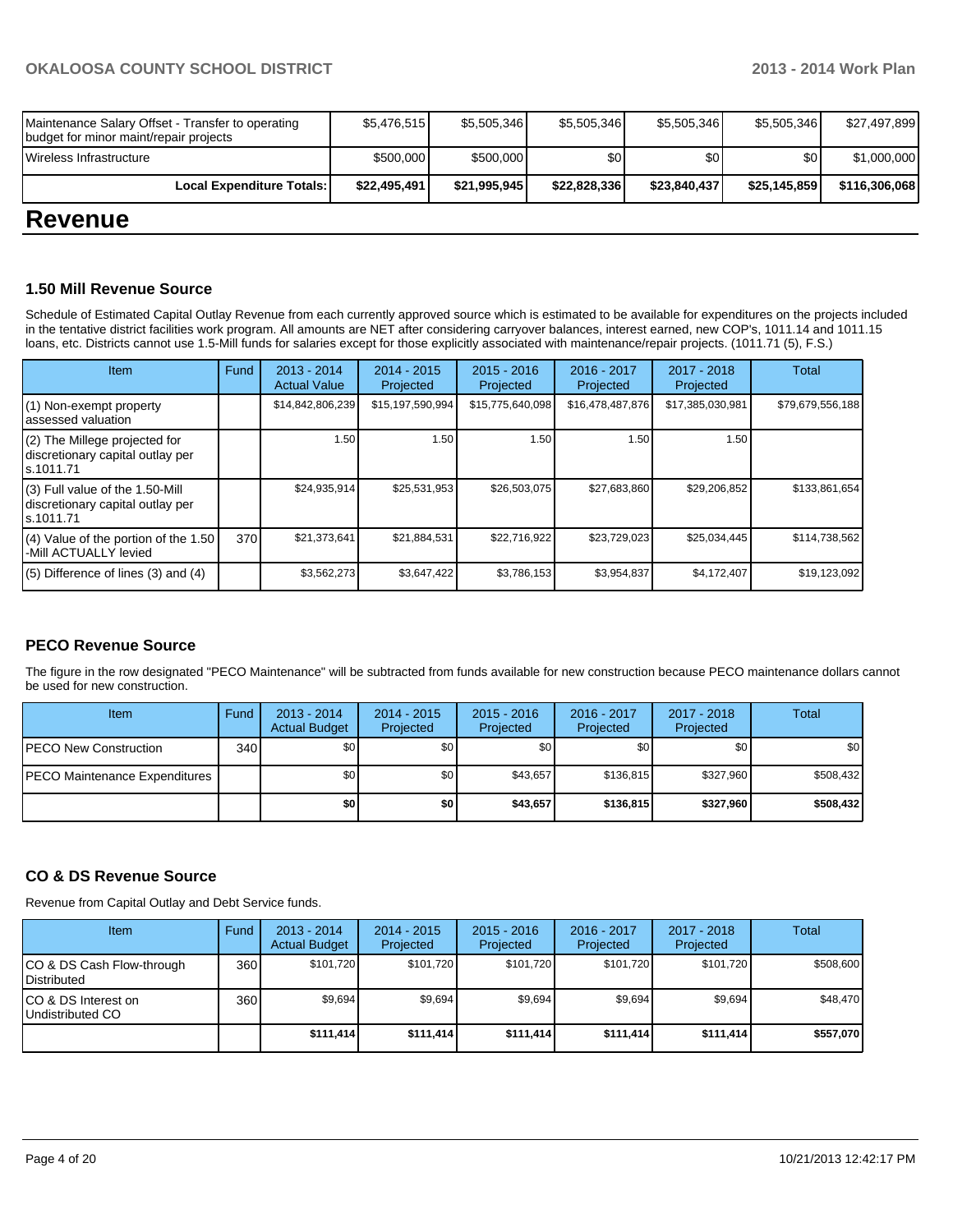No

#### **Fair Share Revenue Source**

Nothing reported for this section. All legally binding commitments for proportionate fair-share mitigation for impacts on public school facilities must be included in the 5-year district work program.

#### **Sales Surtax Referendum**

Specific information about any referendum for a 1-cent or ½-cent surtax referendum during the previous year.

**Did the school district hold a surtax referendum during the past fiscal year 2012 - 2013?**

#### **Additional Revenue Source**

Any additional revenue sources

| Item                                                                                                   | 2013 - 2014<br><b>Actual Value</b> | 2014 - 2015<br>Projected | $2015 - 2016$<br>Projected | 2016 - 2017<br>Projected | 2017 - 2018<br>Projected | <b>Total</b> |
|--------------------------------------------------------------------------------------------------------|------------------------------------|--------------------------|----------------------------|--------------------------|--------------------------|--------------|
| Proceeds from a s.1011.14/15 F.S. Loans                                                                | \$0                                | \$0                      | \$0                        | \$0                      | \$0                      | \$0          |
| District Bonds - Voted local bond<br>referendum proceeds per s.9, Art VII<br><b>State Constitution</b> | \$0                                | \$0                      | \$0                        | \$0                      | \$0                      | \$0          |
| Proceeds from Special Act Bonds                                                                        | \$0                                | \$0                      | \$0                        | \$0                      | \$0                      | \$0          |
| Estimated Revenue from CO & DS Bond<br>Sale                                                            | \$0                                | \$0                      | \$0                        | \$0                      | \$0                      | \$0          |
| Proceeds from Voted Capital<br>Improvements millage                                                    | \$0                                | \$0                      | \$0                        | \$0                      | \$0                      | \$0          |
| Other Revenue for Other Capital Projects                                                               | \$1,010,436                        | \$0                      | \$0                        | \$0                      | \$0                      | \$1,010,436  |
| Proceeds from 1/2 cent sales surtax<br>authorized by school board                                      | \$0                                | \$0                      | \$0                        | \$0                      | \$0                      | \$0          |
| Proceeds from local governmental<br>infrastructure sales surtax                                        | \$0                                | \$0                      | \$0                        | \$0                      | \$0                      | \$0          |
| Proceeds from Certificates of<br>Participation (COP's) Sale                                            | \$0                                | \$0                      | \$0                        | \$0                      | \$0                      | \$0          |
| Classrooms First Bond proceeds amount<br>authorized in FY 1997-98                                      | \$0                                | \$0                      | \$0                        | \$0                      | \$0                      | \$0          |
| <b>Classrooms for Kids</b>                                                                             | \$0                                | \$0                      | \$0                        | \$0                      | \$0                      | \$0          |
| <b>District Equity Recognition</b>                                                                     | \$0                                | \$0                      | \$0                        | \$0                      | \$0                      | \$0          |
| <b>Federal Grants</b>                                                                                  | \$0                                | \$0                      | \$0                        | \$0                      | \$0                      | \$0          |
| Proportionate share mitigation (actual<br>cash revenue only, not in kind donations)                    | \$0                                | \$0                      | \$0                        | \$0                      | \$0                      | \$0          |
| Impact fees received                                                                                   | \$0                                | \$0                      | \$0                        | \$0                      | \$0                      | \$0          |
| Private donations                                                                                      | \$0                                | \$0                      | \$0                        | \$0                      | \$0                      | \$0          |
| Grants from local governments or not-for-<br>profit organizations                                      | \$0                                | \$0                      | \$0                        | \$0                      | \$0                      | \$0          |
| Interest, Including Profit On Investment                                                               | \$0                                | \$0                      | \$0                        | \$0                      | \$0                      | \$0          |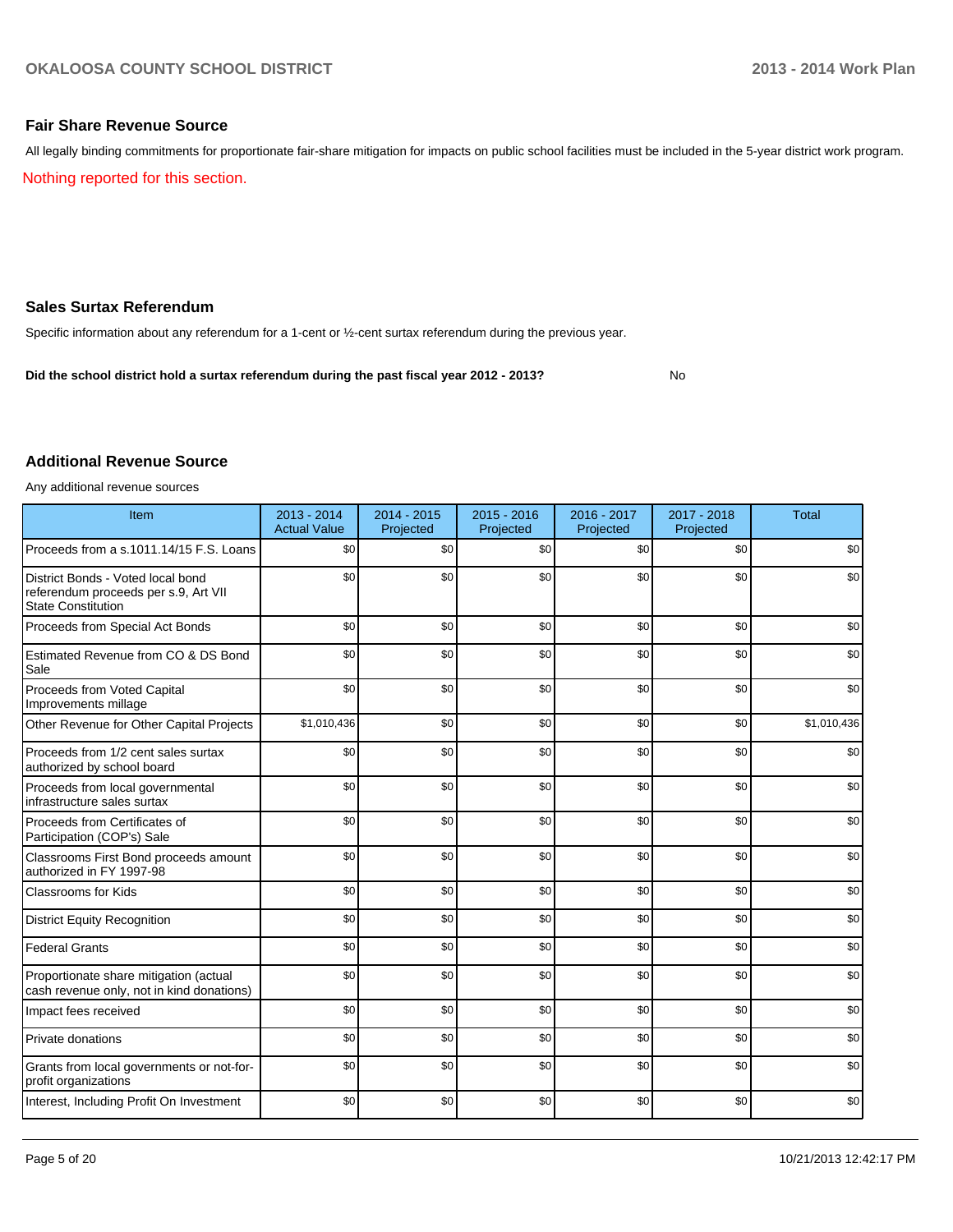| Revenue from Bonds pledging proceeds<br>Ifrom 1 cent or 1/2 cent Sales Surtax                               | \$0           | \$0 | \$0 | \$0 | \$0 | \$0 <sub>1</sub> |
|-------------------------------------------------------------------------------------------------------------|---------------|-----|-----|-----|-----|------------------|
| Total Fund Balance Carried Forward                                                                          | \$4,676,550   | \$0 | \$0 | \$0 | \$0 | \$4,676,550      |
| General Capital Outlay Obligated Fund<br>Balance Carried Forward From Total<br>Fund Balance Carried Forward | (\$4,676,550) | \$0 | \$0 | \$0 | \$0 | (\$4,676,550)    |
| Special Facilities Construction Account                                                                     | \$0           | \$0 | \$0 | \$0 | \$0 | \$0              |
| IOne Cent - 1/2 Cent Sales Surtax Debt<br>Service From Total Fund Balance Carried<br><b>IForward</b>        | \$0           | \$0 | \$0 | \$0 | \$0 | \$0 <sub>1</sub> |
| Capital Outlay Projects Funds Balance<br>Carried Forward From Total Fund<br>Balance Carried Forward         | \$0           | \$0 | \$0 | \$0 | \$0 | \$0 <sub>1</sub> |
| <b>Subtotal</b>                                                                                             | \$1,010,436   | \$0 | \$0 | \$0 | \$0 | \$1,010,436      |

### **Total Revenue Summary**

| <b>Item Name</b>                                           | $2013 - 2014$<br><b>Budget</b> | $2014 - 2015$<br>Projected | $2015 - 2016$<br>Projected | $2016 - 2017$<br>Projected | $2017 - 2018$<br>Projected | <b>Five Year Total</b> |
|------------------------------------------------------------|--------------------------------|----------------------------|----------------------------|----------------------------|----------------------------|------------------------|
| Local 1.5 Mill Discretionary Capital Outlay<br>Revenue     | \$21,373,641                   | \$21,884,531               | \$22.716.922               | \$23,729,023               | \$25,034,445               | \$114,738,562          |
| PECO and 1.5 Mill Maint and Other 1.5<br>Mill Expenditures | (\$22,495,491)                 | (\$21,995,945)             | (\$22,828,336)             | (S23, 840, 437)            | $(\$25, 145, 859)$         | (\$116,306,068)        |
| IPECO Maintenance Revenue                                  | \$0                            | \$0                        | \$43,657                   | \$136.815                  | \$327.960                  | \$508,432              |
| <b>Available 1.50 Mill for New</b><br><b>Construction</b>  | (\$1,121,850)                  | $($ \$111,414)             | $($ \$111,414)             | (S111, 414)                | $($ \$111,414)             | (\$1,567,506)          |

| <b>Item Name</b>                 | $2013 - 2014$<br><b>Budget</b> | $2014 - 2015$<br>Projected | $2015 - 2016$<br>Projected | 2016 - 2017<br>Projected | 2017 - 2018<br>Projected | <b>Five Year Total</b> |
|----------------------------------|--------------------------------|----------------------------|----------------------------|--------------------------|--------------------------|------------------------|
| ICO & DS Revenue                 | \$111,414                      | \$111,414                  | \$111,414                  | \$111,414                | \$111,414                | \$557,070              |
| IPECO New Construction Revenue   | \$0                            | \$0 <sub>l</sub>           | \$0                        | \$0                      | \$0                      | \$0                    |
| <b>Other/Additional Revenue</b>  | \$1,010,436                    | \$0 <sub>1</sub>           | \$0                        | \$0                      | \$0                      | \$1,010,436            |
| <b>Total Additional Revenuel</b> | \$1,121,850                    | \$111,414                  | \$111,414                  | \$111,414                | \$111,414                | \$1,567,506            |
| <b>Total Available Revenue</b>   | \$0                            | \$0                        | \$0                        | \$0                      | \$0                      | \$0                    |

## **Project Schedules**

#### **Capacity Project Schedules**

A schedule of capital outlay projects necessary to ensure the availability of satisfactory classrooms for the projected student enrollment in K-12 programs.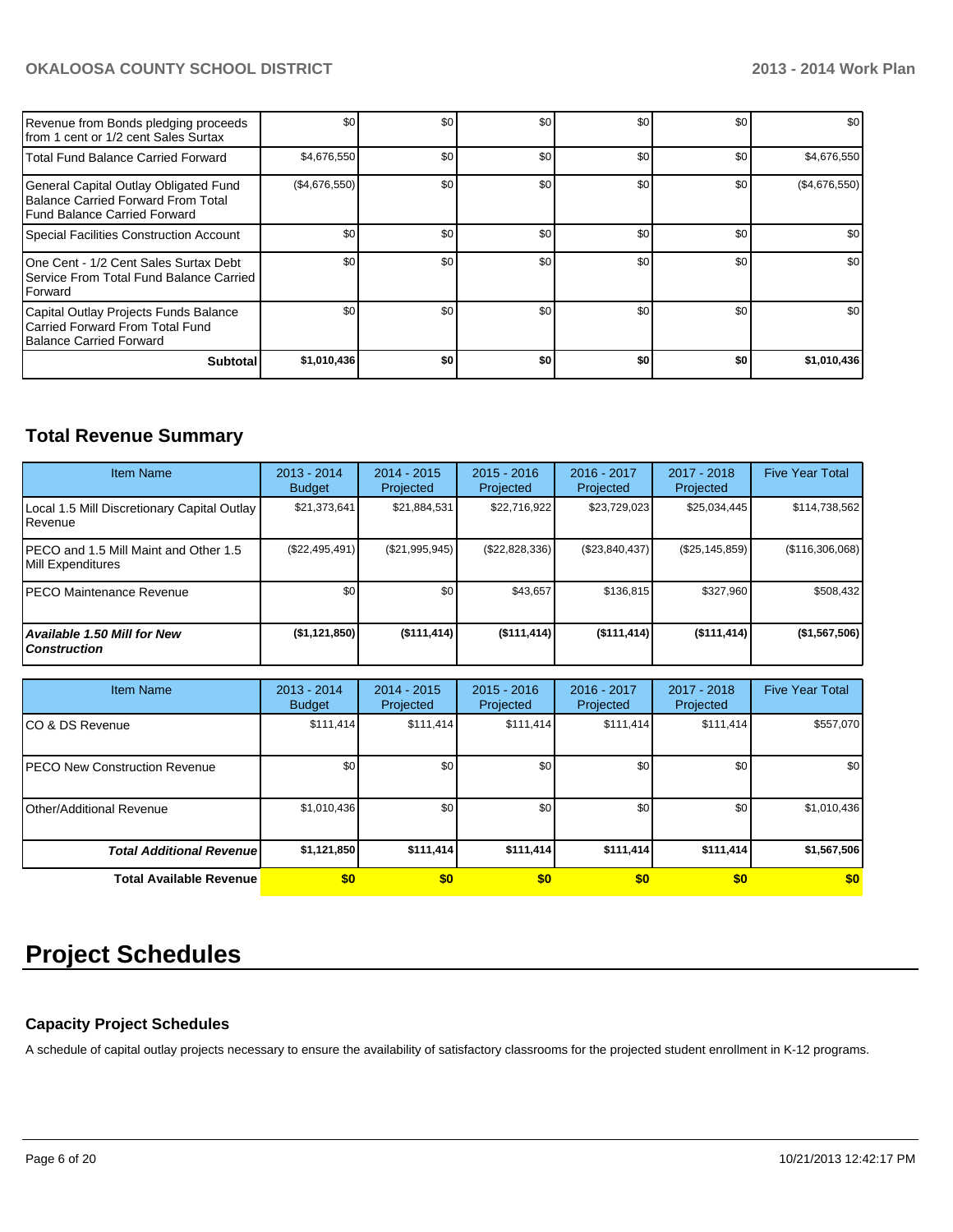| <b>Project Description</b>           | Location                  |                          | 2013 - 2014    | 2014 - 2015 | $2015 - 2016$ | 2016 - 2017 | 2017 - 2018 | <b>Total</b> | Funded |
|--------------------------------------|---------------------------|--------------------------|----------------|-------------|---------------|-------------|-------------|--------------|--------|
| Project description<br>not specified | Location not<br>specified | Planned<br>Cost:         | \$0]           | \$0]        | \$0           | \$0         | \$0         |              | \$0 No |
|                                      |                           | <b>Student Stations:</b> | $\Omega$       |             |               |             |             |              |        |
|                                      | Total Classrooms:         |                          | $\overline{0}$ |             |               |             |             | U            |        |
|                                      |                           | Gross Sq Ft:             | $\overline{0}$ |             |               |             |             | U            |        |
|                                      |                           |                          |                |             |               |             |             |              |        |
|                                      |                           | <b>Planned Cost:</b>     | \$0            | \$0         | \$0           | \$0         | \$0         | \$0          |        |
|                                      |                           | <b>Student Stations:</b> | 0              |             | ŋ             |             | 0           | 0            |        |
|                                      | <b>Total Classrooms:</b>  |                          | $\mathbf{0}$   |             |               |             | O           | ŋ            |        |
|                                      |                           | Gross Sq Ft:             | $\mathbf{0}$   |             |               |             | ŋ           |              |        |

#### **Other Project Schedules**

Major renovations, remodeling, and additions of capital outlay projects that do not add capacity to schools.

Nothing reported for this section.

#### **Additional Project Schedules**

Any projects that are not identified in the last approved educational plant survey.

| <b>Project Description</b>                                     | Location                                                 | <b>Num</b><br>s | $2013 - 2014$<br>Classroom   Actual Budget | 2014 - 2015<br>Projected | $2015 - 2016$<br>Projected | 2016 - 2017<br>Projected | 2017 - 2018<br>Projected | Total     | Funded  |
|----------------------------------------------------------------|----------------------------------------------------------|-----------------|--------------------------------------------|--------------------------|----------------------------|--------------------------|--------------------------|-----------|---------|
| New AC upgrade in<br>Iolder section and total<br>Inew controls | <b>NICEVILLE SENIOR</b><br><b>HIGH</b>                   |                 | \$0                                        | \$0                      | \$0                        | \$0                      | \$0                      |           | $$0$ No |
| New AC upgrade in<br>older section and total<br>Inew controls  | <b>CRESTVIEW</b><br><b>SENIOR HIGH</b>                   |                 | \$0                                        | \$0                      | \$0                        | \$0                      | \$0                      |           | $$0$ No |
| New AC upgrade in<br>Iolder section and total<br>Inew controls | <b>BAKER SCHOOL</b>                                      |                 | \$0                                        | \$0                      | \$0                        | \$0                      | \$0                      |           | $$0$ No |
| New AC upgrade in<br>Iolder section and total<br>Inew controls | <b>FORT WALTON</b><br><b>BEACH SENIOR</b><br><b>HIGH</b> |                 | \$100                                      | \$0                      | \$0                        | \$0 <sub>1</sub>         | \$0                      | \$100 No  |         |
| New AC upgrade in<br>Iolder section and total<br>Inew controls | <b>MAX BRUNER</b><br><b>MIDDLE</b>                       |                 | \$100                                      | \$0                      | \$0                        | \$0                      | \$0                      | $$100$ No |         |
|                                                                |                                                          |                 | \$200                                      | \$0                      | \$0                        | \$0                      | \$0                      | \$200     |         |

#### **Non Funded Growth Management Project Schedules**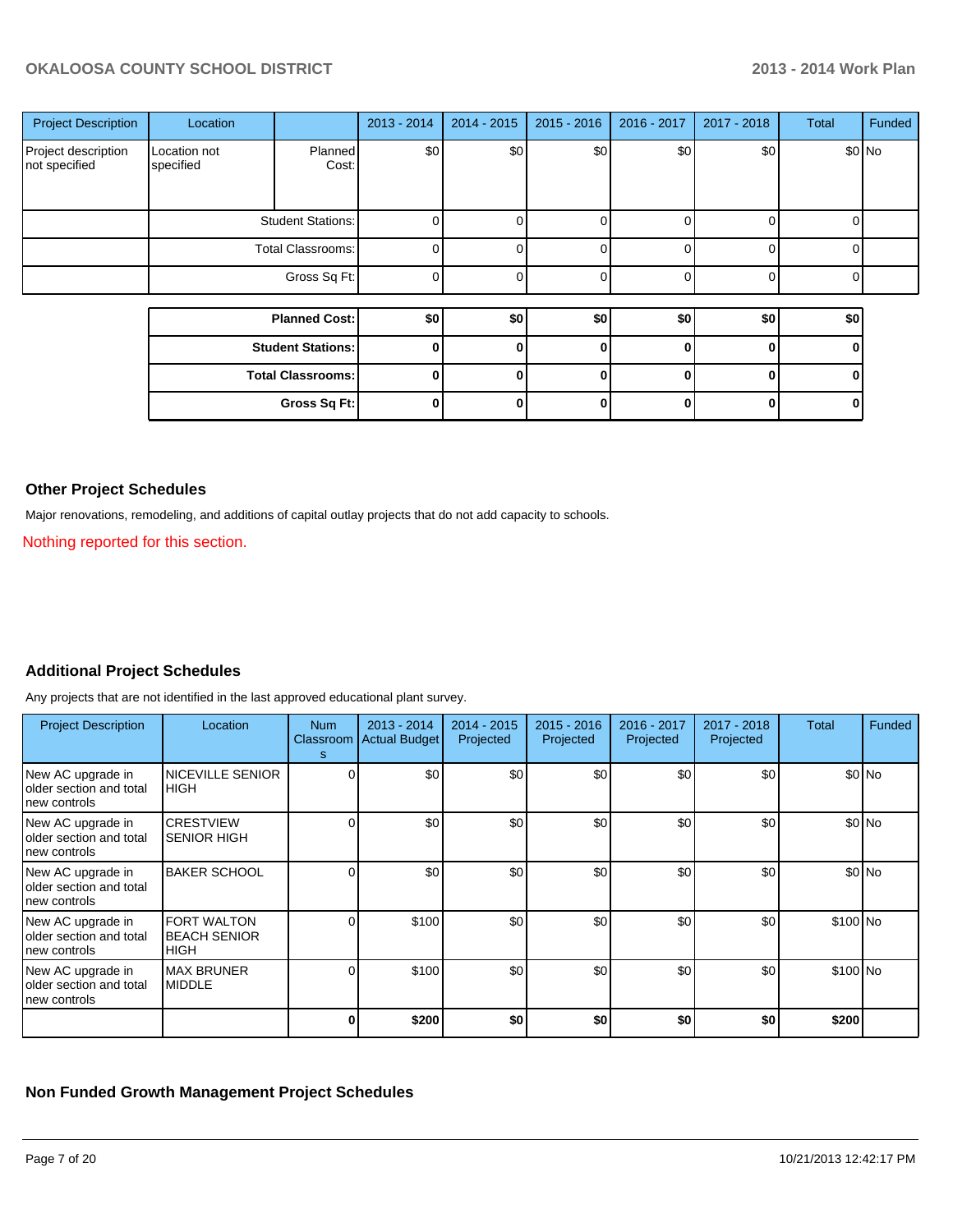Schedule indicating which projects, due to planned development, that CANNOT be funded from current revenues projected over the next five years.

Nothing reported for this section.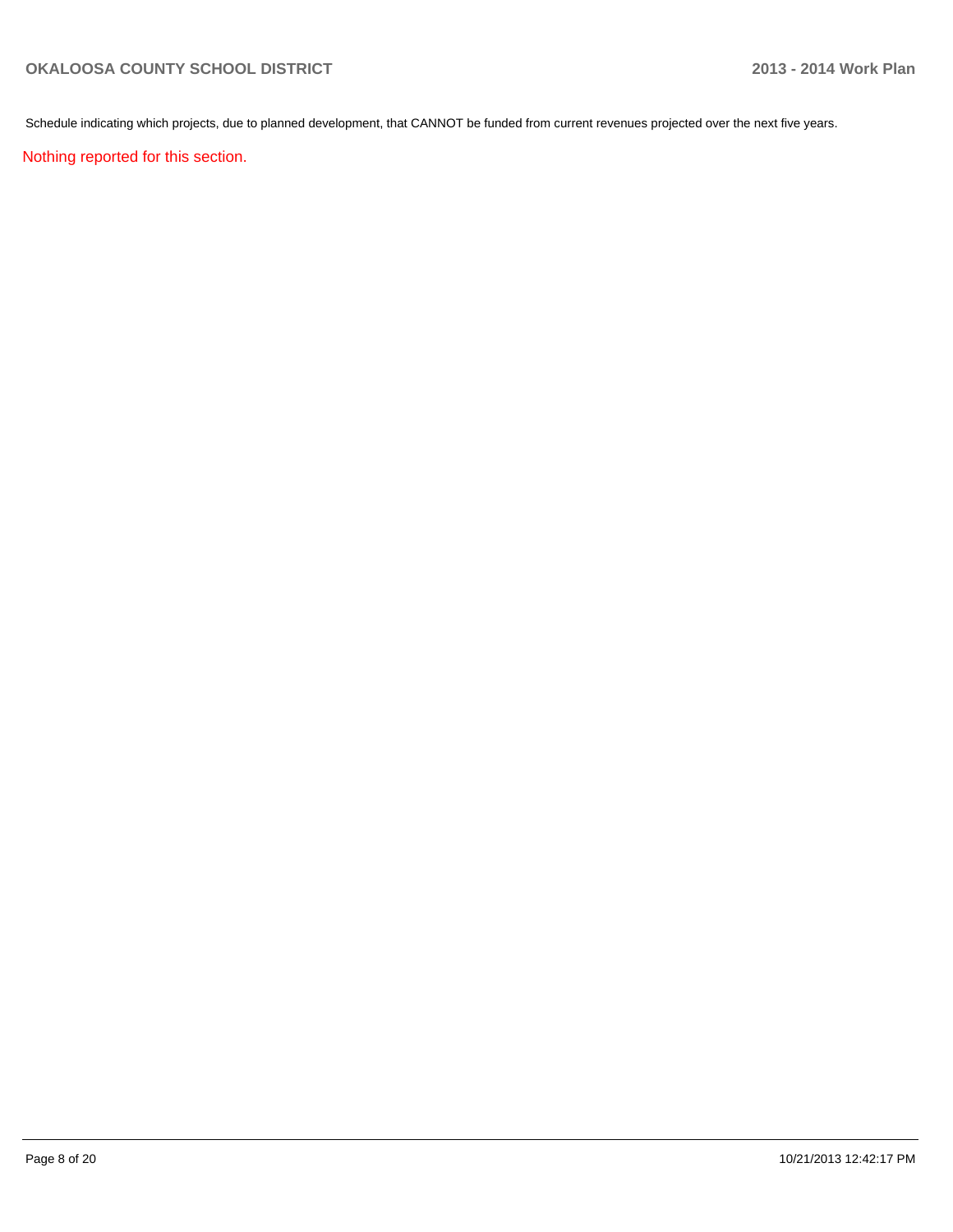# **Tracking**

#### **Capacity Tracking**

| Location                                                           | $2013 -$<br>2014 Satis.<br>Stu. Sta. | Actual<br>$2013 -$<br><b>2014 FISH</b><br>Capacity | Actual<br>$2012 -$<br>2013<br><b>COFTE</b> | # Class<br><b>Rooms</b> | Actual<br>Average<br>$2013 -$<br>2014 Class<br><b>Size</b> | Actual<br>$2013 -$<br>2014<br><b>Utilization</b> | <b>New</b><br>Stu.<br>Capacity | <b>New</b><br>Rooms to<br>be<br>Added/Re<br>moved | Projected<br>$2017 -$<br>2018<br><b>COFTE</b> | Projected<br>$2017 -$<br>2018<br><b>Utilization</b> | Projected<br>$2017 -$<br>2018 Class<br><b>Size</b> |
|--------------------------------------------------------------------|--------------------------------------|----------------------------------------------------|--------------------------------------------|-------------------------|------------------------------------------------------------|--------------------------------------------------|--------------------------------|---------------------------------------------------|-----------------------------------------------|-----------------------------------------------------|----------------------------------------------------|
| <b>ANNETTE P EDWINS</b><br><b>ELEMENTARY</b>                       | 488                                  | 488                                                | 408                                        | 26                      | 16                                                         | 84.00 %                                          | $\Omega$                       | $\Omega$                                          | 400                                           | 82.00%                                              | 15                                                 |
| <b>BAKER SCHOOL</b>                                                | 1,550                                | 1,395                                              | 1,340                                      | 73                      | 18                                                         | 96.00 %                                          | 0                              | $\Omega$                                          | 1,300                                         | 93.00 %                                             | 18                                                 |
| <b>BOB SIKES</b><br><b>ELEMENTARY</b>                              | 814                                  | 814                                                | 833                                        | 43                      | 19                                                         | 102.00 %                                         | 66                             | 3                                                 | 833                                           | 95.00 %                                             | 18                                                 |
| <b>CLIFFORD MEIGS</b><br><b>MIDDLE</b>                             | 1,024                                | 921                                                | 527                                        | 44                      | 12                                                         | 57.00 %                                          | $\Omega$                       | $\Omega$                                          | 525                                           | 57.00 %                                             | 12                                                 |
| LANCE C RICHBOURG<br><b>SCHOOL</b>                                 | 90                                   | 90                                                 | 53                                         | 9                       | $6 \mid$                                                   | 58.00 %                                          | 0                              | $\Omega$                                          | 54                                            | 60.00%                                              | 6                                                  |
| <b>NEW HEIGHTS</b><br><b>ELEMENTARY</b>                            | 259                                  | $\Omega$                                           | $\Omega$                                   | 26                      | $\Omega$                                                   | 0.00%                                            | $\Omega$                       | $\Omega$                                          | $\Omega$                                      | 0.00%                                               | $\mathbf 0$                                        |
| <b>RIVERSIDE</b><br><b>ELEMENTARY SCHOOL</b>                       | 949                                  | 949                                                | 944                                        | 50                      | 19                                                         | 99.00 %                                          | 32                             | 1                                                 | 850                                           | 87.00 %                                             | 17                                                 |
| SHOAL RIVER MIDDLE<br><b>SCHOOL</b>                                | 855                                  | 769                                                | 864                                        | 39                      | 22                                                         | 112.00 %                                         | $\Omega$                       | $\Omega$                                          | 850                                           | 111.00%                                             | 22                                                 |
| <b>CHOICE HIGH SCHOOL</b><br><b>AND TECHNICAL</b><br><b>CENTER</b> | 541                                  | 541                                                | 349                                        | 33                      | 11                                                         | 65.00 %                                          | $\Omega$                       | $\Omega$                                          | 340                                           | 63.00 %                                             | 10                                                 |
| <b>WALKER ELEMENTARY</b>                                           | 753                                  | 753                                                | 708                                        | 41                      | 17                                                         | 94.00 %                                          | $\Omega$                       | $\Omega$                                          | 700                                           | 93.00 %                                             | 17                                                 |
| <b>BLUEWATER</b><br><b>ELEMENTARY</b>                              | 713                                  | 713                                                | 836                                        | 38                      | 22                                                         | 117.00 %                                         | 44                             | $\overline{2}$                                    | 790                                           | 104.00%                                             | 20                                                 |
| <b>DESTIN MIDDLE</b>                                               | 652                                  | 586                                                | 600                                        | 28                      | 21                                                         | 102.00 %                                         | 66                             | 3 <sup>1</sup>                                    | 650                                           | 100.00%                                             | 21                                                 |
| <b>DAVIDSON MIDDLE</b>                                             | 962                                  | 865                                                | 873                                        | 42                      | 21                                                         | 101.00 %                                         | 0                              | $\Omega$                                          | 860                                           | 99.00 %                                             | 20                                                 |
| <b>ANTIOCH ELEMENTARY</b>                                          | 883                                  | 883                                                | 848                                        | 51                      | 17                                                         | 96.00 %                                          | 0                              | $\Omega$                                          | 780                                           | 88.00 %                                             | 15                                                 |
| <b>KENWOOD</b><br><b>ELEMENTARY</b>                                | 655                                  | 655                                                | 612                                        | 35                      | 17                                                         | 93.00 %                                          | 22                             | 1                                                 | 550                                           | 81.00%                                              | 15                                                 |
| <b>FLOROSA ELEMENTARY</b>                                          | 679                                  | 679                                                | 526                                        | 36                      | 15                                                         | 77.00 %                                          | 0                              | $\Omega$                                          | 526                                           | 77.00 %                                             | 15                                                 |
| <b>FORT WALTON BEACH</b><br><b>SENIOR HIGH</b>                     | 2,073                                | 1,969                                              | 1,674                                      | 95                      | 18                                                         | 85.00 %                                          | 0                              | $\Omega$                                          | 1,650                                         | 84.00%                                              | 17                                                 |
| <b>MAX BRUNER MIDDLE</b>                                           | 1,134                                | 1,020                                              | 810                                        | 50                      | 16                                                         | 79.00 %                                          | 0                              | $\Omega$                                          | 789                                           | 77.00 %                                             | 16                                                 |
| <b>ADDIE R LEWIS</b><br><b>SCHOOL</b>                              | 944                                  | 849                                                | 621                                        | 41                      | 15                                                         | 73.00 %                                          | 0                              | $\Omega$                                          | 610                                           | 72.00 %                                             | 15                                                 |
| LONGWOOD<br>ELEMENTARY                                             | 630                                  | 630                                                | 600                                        | 15                      | 40                                                         | 95.00 %                                          | 0                              | $\mathbf 0$                                       | 550                                           | 87.00 %                                             | 37                                                 |
| IELLIOTT POINT<br> ELEMENTARY                                      | 673                                  | 673                                                | 587                                        | 36                      | 16                                                         | 87.00 %                                          | $\overline{0}$                 | $\overline{0}$                                    | 586                                           | 87.00 %                                             | 16                                                 |
| <b>MARY ESTHER</b><br>ELEMENTARY                                   | 613                                  | 613                                                | 605                                        | 33                      | 18                                                         | 99.00 %                                          | 0                              | 0                                                 | 600                                           | 98.00 %                                             | 18                                                 |
| <b>JAMES E PLEW</b><br><b>ELEMENTARY</b>                           | 726                                  | 726                                                | 713                                        | 37                      | 19                                                         | 98.00 %                                          | 0                              | 0                                                 | 650                                           | 90.00%                                              | 18                                                 |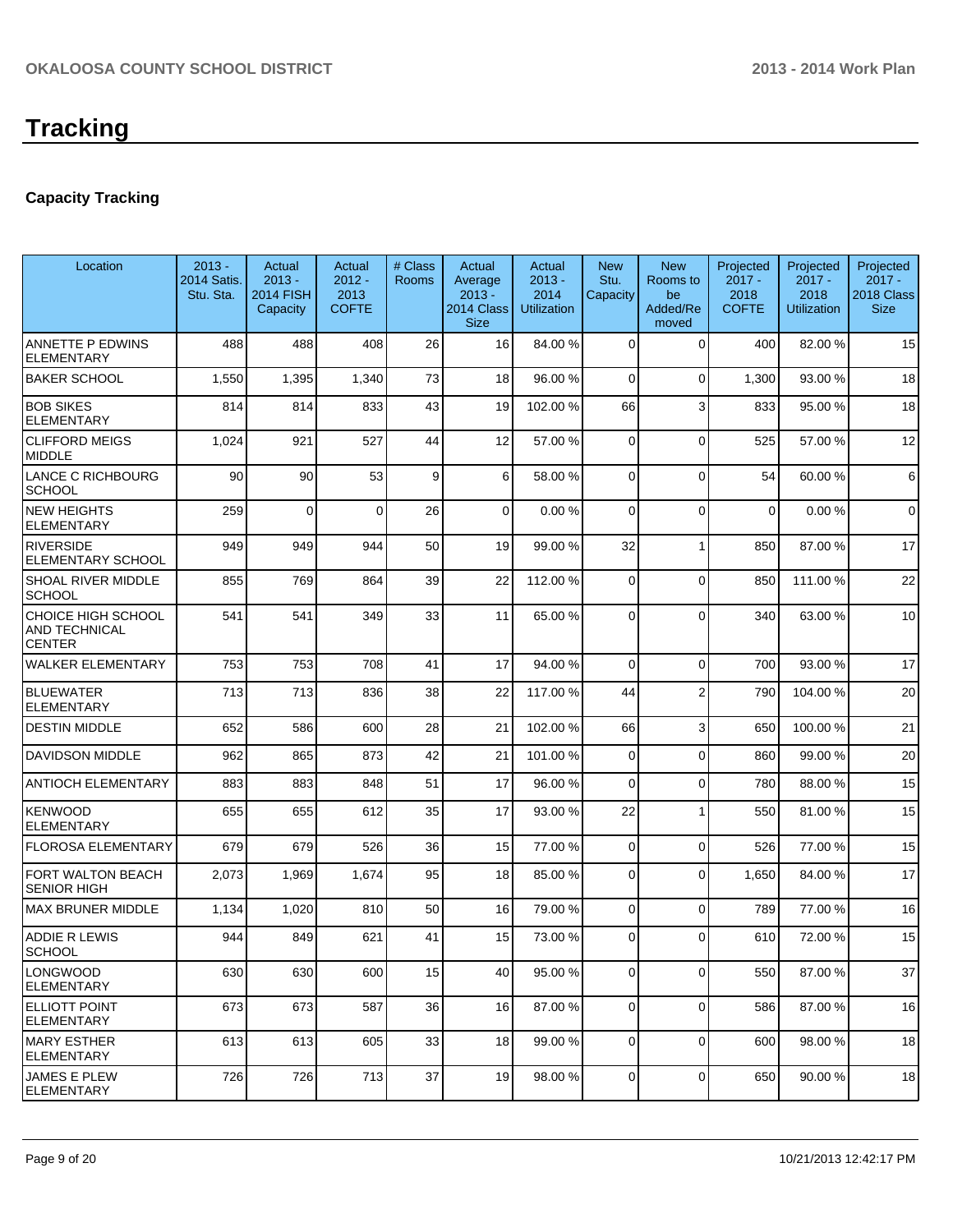| CHOCTAWHATCHEE<br><b>SENIOR HIGH</b>                              | 2,171  | 2,062  | 1,566  | 89              | 18 <sup>1</sup> | 76.00 %  | $\Omega$ | $\Omega$       | 1,580  | 77.00 % | 18             |
|-------------------------------------------------------------------|--------|--------|--------|-----------------|-----------------|----------|----------|----------------|--------|---------|----------------|
| <b>CRESTVIEW SENIOR</b><br>IHIGH                                  | 1,786  | 1,696  | 1,509  | 77              | 20              | 89.00 %  | $\Omega$ | $\Omega$       | 1,560  | 92.00 % | 20             |
| <b>CRESTVIEW</b><br><b>VOCATIONAL-</b><br><b>TECHNICAL CENTER</b> | 246    | 246    | 313    | 11              | 28              | 127.00 % | $\Omega$ | $\Omega$       | 312    | 127.00% | 28             |
| <b>NORTHWOOD</b><br><b>IELEMENTARY</b>                            | 947    | 947    | 802    | 51              | 16 <sup>1</sup> | 85.00 %  | 88       | $\overline{4}$ | 750    | 72.00 % | 14             |
| <b>SILVER SANDS SCHOOL</b><br>FOR EXCEPTIONAL<br><b>STUDENTS</b>  | 190    | 190    | 138    | 19              | $\overline{7}$  | 73.00 %  | $\Omega$ | $\Omega$       | 135    | 71.00 % | $\overline{7}$ |
| <b>SOUTHSIDE CENTER</b>                                           | 494    | 494    | 92     | 27              | 3               | 19.00 %  | $\Omega$ | $\Omega$       | 92     | 19.00 % | 3              |
| W C PRYOR MIDDLE                                                  | 991    | 891    | 614    | 45              | 14              | 69.00 %  | $\Omega$ | $\Omega$       | 610    | 68.00 % | 14             |
| <b>WRIGHT ELEMENTARY</b>                                          | 721    | 721    | 637    | 40              | 16              | 88.00 %  | $\Omega$ | $\Omega$       | 590    | 82.00 % | 15             |
| <b>SHALIMAR</b><br><b>ELEMENTARY</b>                              | 624    | 624    | 592    | 33              | 18              | 95.00 %  | 0        | $\Omega$       | 590    | 95.00 % | 18             |
| IC W RUCKEL MIDDLE                                                | 1,053  | 947    | 968    | 46              | 21              | 102.00%  | $\Omega$ | $\Omega$       | 890    | 94.00%  | 19             |
| <b>DESTIN ELEMENTARY</b>                                          | 882    | 882    | 849    | 47              | 18 <sup>1</sup> | 96.00 %  | $\Omega$ | $\Omega$       | 720    | 82.00%  | 15             |
| <b>I</b> LULA J EDGE<br><b>ELEMENTARY</b>                         | 569    | 569    | 562    | 30 <sup>1</sup> | 19              | 99.00 %  | $\Omega$ | $\Omega$       | 550    | 97.00 % | 18             |
| <b>EGLIN ELEMENTARY</b>                                           | 521    | 521    | 482    | 29              | 17              | 92.00 %  | $\Omega$ | $\Omega$       | 440    | 84.00%  | 15             |
| LAUREL HILL SCHOOL                                                | 668    | 601    | 418    | 32              | 13              | 70.00 %  | $\Omega$ | $\Omega$       | 410    | 68.00 % | 13             |
| <b>INICEVILLE SENIOR</b><br> HIGH                                 | 2,436  | 2,314  | 1,841  | 96              | 19              | 80.00 %  | $\Omega$ | $\Omega$       | 1,850  | 80.00 % | 19             |
|                                                                   | 32,959 | 31,286 | 27,313 | 1,593           | 17              | 87.30 %  | 318      | 14             | 26,522 | 83.92 % | 17             |

The COFTE Projected Total (26,522) for 2017 - 2018 must match the Official Forecasted COFTE Total (26,522 ) for 2017 - 2018 before this section can be completed. In the event that the COFTE Projected Total does not match the Official forecasted COFTE, then the Balanced Projected COFTE Table should be used to balance COFTE.

| Projected COFTE for 2017 - 2018 |        |
|---------------------------------|--------|
| Elementary (PK-3)               | 9,153  |
| Middle $(4-8)$                  | 10,297 |
| High (9-12)                     | 7,072  |
|                                 | 26,522 |

| <b>Grade Level Type</b> | <b>Balanced Projected</b><br>COFTE for 2017 - 2018 |
|-------------------------|----------------------------------------------------|
| Elementary (PK-3)       |                                                    |
| Middle (4-8)            |                                                    |
| High (9-12)             |                                                    |
|                         | 26,522                                             |

#### **Relocatable Replacement**

Number of relocatable classrooms clearly identified and scheduled for replacement in the school board adopted financially feasible 5-year district work program.

| -ocation                             | 2013<br>2014 | 2015<br>$2014 -$ | 2016<br>2015 | 2016 - 2017 | 2018<br>2017 | Year 5 Total |
|--------------------------------------|--------------|------------------|--------------|-------------|--------------|--------------|
| LEMENTARY_<br>P EDWINS EL<br>ANNETTE |              |                  |              |             |              |              |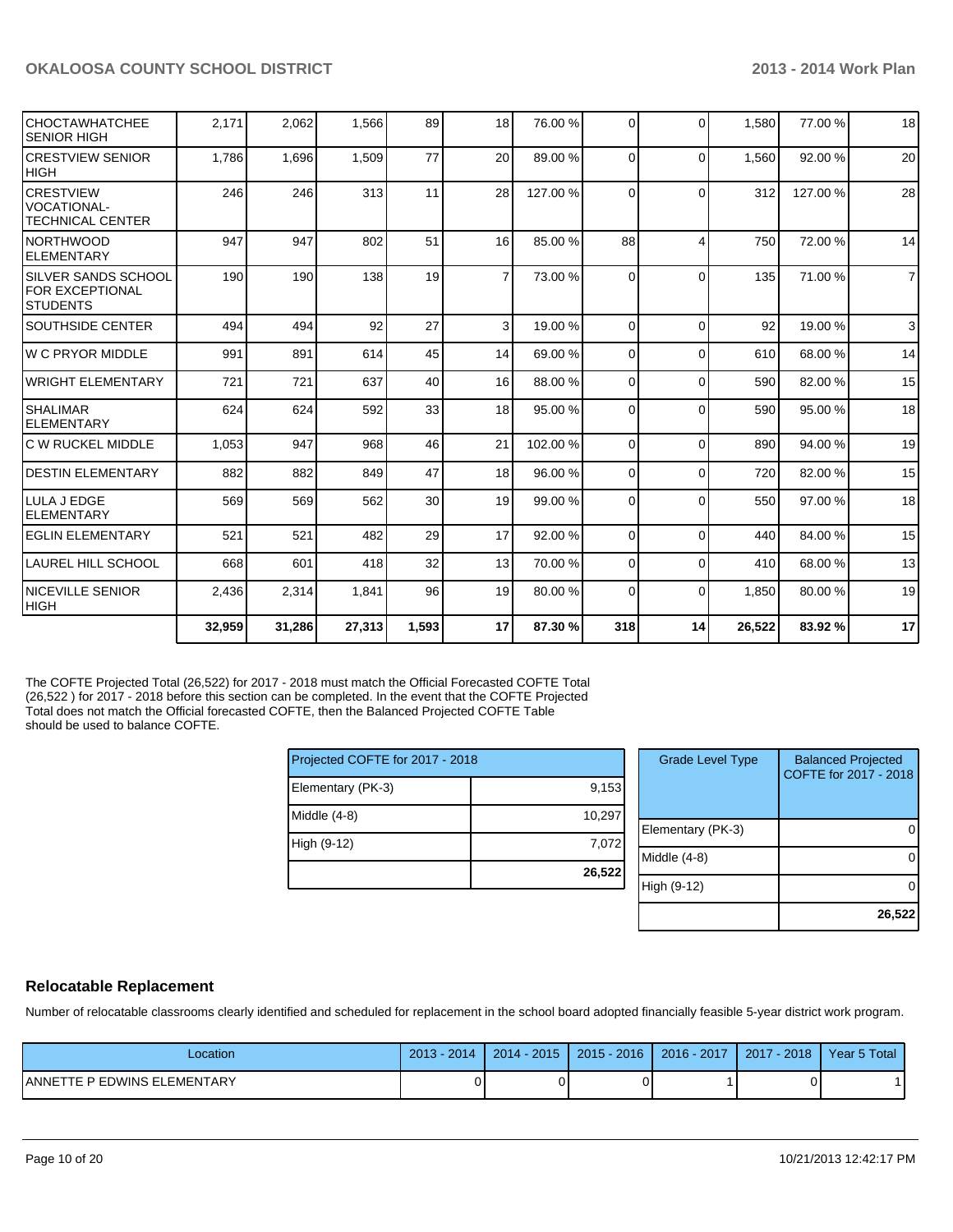| IBAKER SCHOOL                          |          | ŋ        |   |   |                 |
|----------------------------------------|----------|----------|---|---|-----------------|
| IEGLIN ELEMENTARY                      | ∩        |          | U |   |                 |
| <b>LAUREL HILL SCHOOL</b>              | ∩        |          |   |   |                 |
| lwright Elementary                     | O        |          |   |   |                 |
| ELLIOTT POINT ELEMENTARY               | $\Omega$ | 0        |   |   | 2               |
| MARY ESTHER ELEMENTARY                 |          |          |   |   | 2               |
| <b>JAMES E PLEW ELEMENTARY</b>         |          | U        |   |   |                 |
| İKENWOOD ELEMENTARY                    |          |          |   |   |                 |
| ADDIE R LEWIS SCHOOL                   |          |          | r |   | 3 <sup>1</sup>  |
| LONGWOOD ELEMENTARY                    | n        | $\Omega$ | ∩ |   |                 |
| IBLUEWATER ELEMENTARY                  | U        |          | U | U |                 |
| <b>Total Relocatable Replacements:</b> | 2        |          |   |   | 17 <sup>1</sup> |

#### **Charter Schools Tracking**

Information regarding the use of charter schools.

| Location-Type           | # Relocatable<br>units or<br>permanent<br>classrooms | Owner      | Year Started or<br><b>Scheduled</b> | Student<br><b>Stations</b> | <b>Students</b><br>Enrolled | Years in<br>Contract | <b>Total Charter</b><br><b>Students</b><br>projected for<br>2017 - 2018 |
|-------------------------|------------------------------------------------------|------------|-------------------------------------|----------------------------|-----------------------------|----------------------|-------------------------------------------------------------------------|
| OWC Charter High School |                                                      | 10 STATE   | 1999                                | 250                        | 238                         | 10                   | 250                                                                     |
| Liza Jackson Inc.       |                                                      | 52 PRIVATE | 2006                                | 900                        | 830                         | 15                   | 830                                                                     |
| Okaloosa Acedemy        |                                                      | 27 STATE   | 2006                                | 540                        | 380                         |                      | 380                                                                     |
|                         | 89                                                   |            |                                     | 1,690                      | 1,448                       |                      | 1,460                                                                   |

#### **Special Purpose Classrooms Tracking**

The number of classrooms that will be used for certain special purposes in the current year, by facility and type of classroom, that the district will, 1), not use for educational purposes, and 2), the co-teaching classrooms that are not open plan classrooms and will be used for educational purposes.

| School                                    | <b>School Type</b> | # of Elementary<br>K-3 Classrooms | # of Middle 4-8<br><b>Classrooms</b> | # of High $9-12$<br><b>Classrooms</b> | # of $ESE$<br><b>Classrooms</b> | # of Combo<br><b>Classrooms</b> | Total<br>Classrooms |
|-------------------------------------------|--------------------|-----------------------------------|--------------------------------------|---------------------------------------|---------------------------------|---------------------------------|---------------------|
| INEW HEIGHTS ELEMENTARY                   | Educational        | 26 <sup>1</sup>                   |                                      |                                       |                                 |                                 | 26                  |
| <b>INICEVILLE SENIOR HIGH</b>             | Educational        |                                   |                                      |                                       |                                 |                                 |                     |
| <b>IJAMES E PLEW ELEMENTARY</b>           | Educational        |                                   |                                      |                                       |                                 |                                 |                     |
| <b>IFORT WALTON BEACH SENIOR</b><br>IHIGH | Educational        |                                   |                                      |                                       |                                 |                                 | $\overline{2}$      |
| <b>IWALKER ELEMENTARY</b>                 | Educational        |                                   |                                      |                                       |                                 |                                 | $\mathcal{P}$       |
| <b>Total Educational Classrooms:</b>      |                    | 29                                |                                      |                                       |                                 |                                 | 32 <sub>1</sub>     |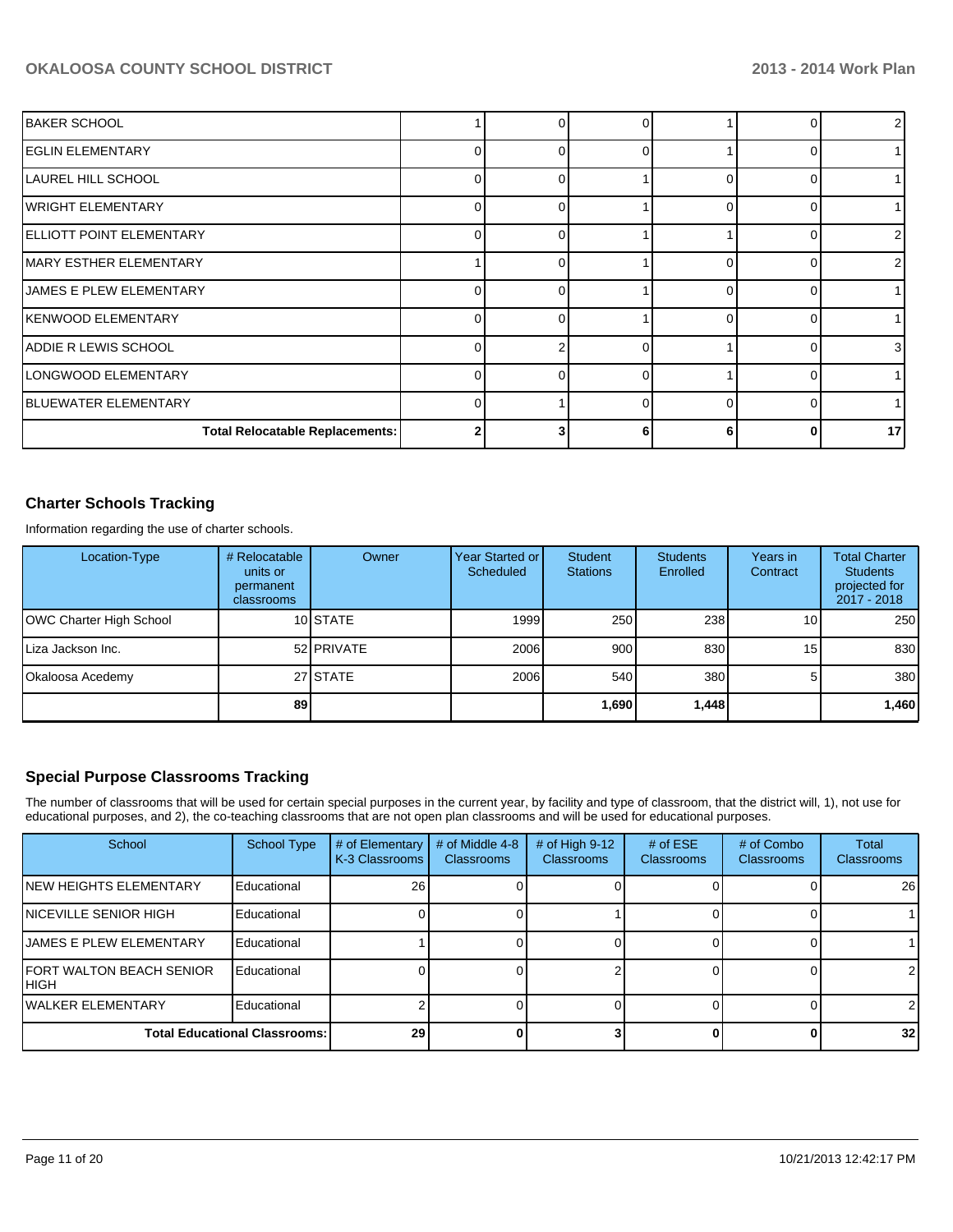| School                                      | School Type | # of Elementary<br>K-3 Classrooms | # of Middle 4-8<br><b>Classrooms</b> | # of High 9-12<br><b>Classrooms</b> | # of $ESE$<br><b>Classrooms</b> | # of Combo<br><b>Classrooms</b> | Total<br>Classrooms |
|---------------------------------------------|-------------|-----------------------------------|--------------------------------------|-------------------------------------|---------------------------------|---------------------------------|---------------------|
| IBAKER SCHOOL                               | Co-Teaching |                                   |                                      |                                     |                                 |                                 | 2                   |
| <b>DESTIN ELEMENTARY</b>                    | Co-Teaching |                                   |                                      |                                     |                                 |                                 |                     |
| <b>JAMES E PLEW ELEMENTARY</b>              | Co-Teaching |                                   |                                      |                                     |                                 |                                 |                     |
| <b>CHOCTAWHATCHEE SENIOR</b><br><b>HIGH</b> | Co-Teaching |                                   |                                      |                                     |                                 |                                 |                     |
| <b>KENWOOD ELEMENTARY</b>                   | Co-Teaching |                                   |                                      |                                     |                                 |                                 | 2                   |
| <b>Total Co-Teaching Classrooms:</b>        |             |                                   |                                      |                                     |                                 |                                 | 8                   |

#### **Infrastructure Tracking**

**Necessary offsite infrastructure requirements resulting from expansions or new schools. This section should include infrastructure information related to capacity project schedules and other project schedules (Section 4).**

None

**Proposed location of planned facilities, whether those locations are consistent with the comprehensive plans of all affected local governments, and recommendations for infrastructure and other improvements to land adjacent to existing facilities. Provisions of 1013.33(12), (13) and (14) and 1013.36 must be addressed for new facilities planned within the 1st three years of the plan (Section 5).**

None

**Consistent with Comp Plan?** Yes

#### **Net New Classrooms**

The number of classrooms, by grade level and type of construction, that were added during the last fiscal year.

| List the net new classrooms added in the 2012 - 2013 fiscal year.                                                                                       |                               |                                   |                                 |                        | List the net new classrooms to be added in the 2013 - 2014 fiscal<br>Ivear. |                            |                                |                        |
|---------------------------------------------------------------------------------------------------------------------------------------------------------|-------------------------------|-----------------------------------|---------------------------------|------------------------|-----------------------------------------------------------------------------|----------------------------|--------------------------------|------------------------|
| "Classrooms" is defined as capacity carrying classrooms that are added to increase<br>capacity to enable the district to meet the Class Size Amendment. |                               |                                   |                                 |                        | Totals for fiscal year 2013 - 2014 should match totals in Section 15A.      |                            |                                |                        |
| Location                                                                                                                                                | $2012 - 2013 \#$<br>Permanent | $2012 - 2013$ #<br><b>Modular</b> | $2012 - 2013 \#$<br>Relocatable | $2012 - 2013$<br>Total | $2013 - 2014$ #<br>Permanent                                                | $2013 - 2014$ #<br>Modular | $2013 - 2014$ #<br>Relocatable | $2013 - 2014$<br>Total |
| Elementary (PK-3)                                                                                                                                       |                               |                                   |                                 |                        |                                                                             |                            |                                | ΩI                     |
| Middle (4-8)                                                                                                                                            |                               |                                   |                                 |                        |                                                                             |                            |                                | 0                      |
| High (9-12)                                                                                                                                             |                               |                                   |                                 |                        |                                                                             |                            |                                | $\Omega$               |
|                                                                                                                                                         |                               |                                   |                                 |                        |                                                                             |                            |                                | 0                      |

#### **Relocatable Student Stations**

Number of students that will be educated in relocatable units, by school, in the current year, and the projected number of students for each of the years in the workplan.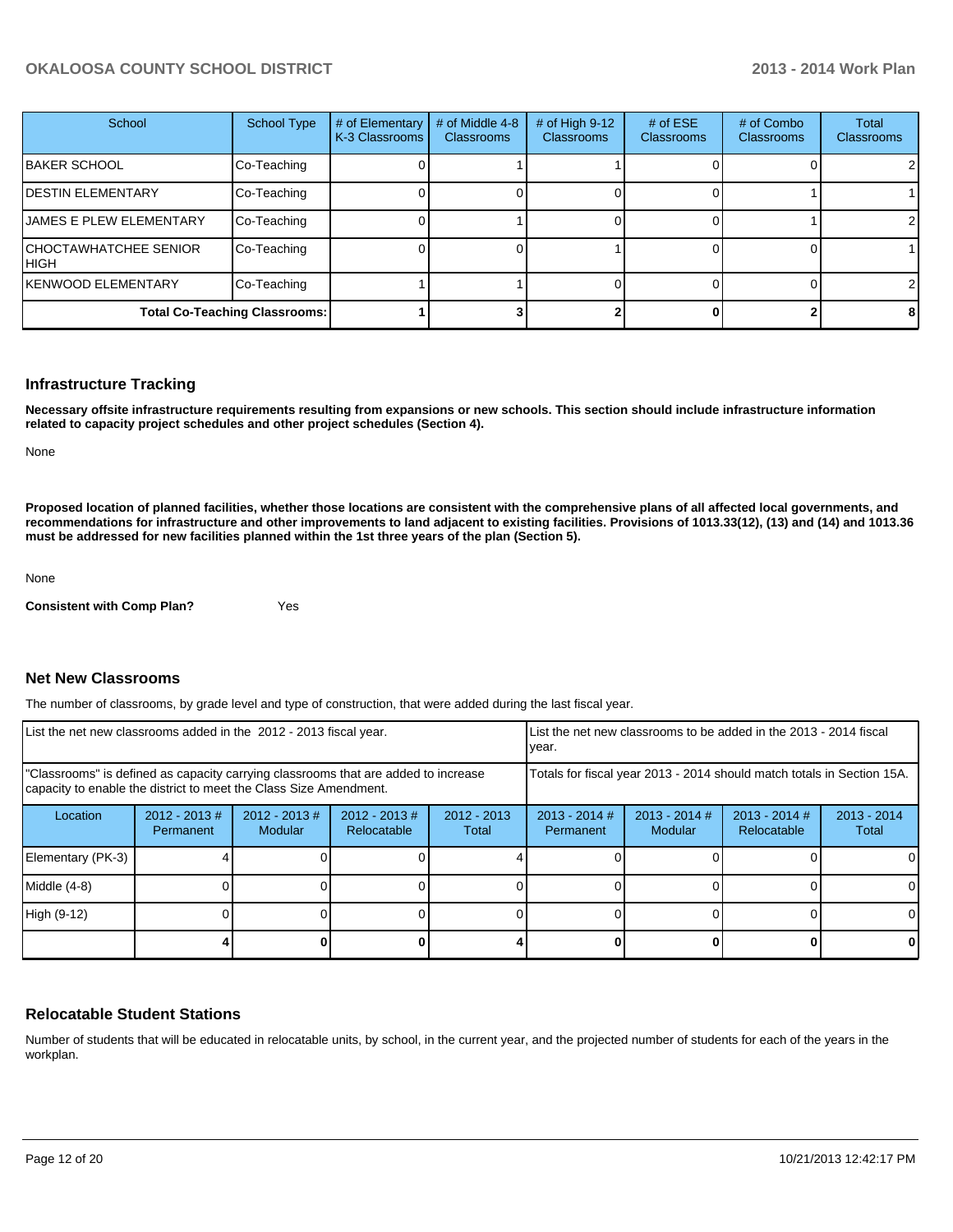| <b>Site</b>                                            | 2013 - 2014     | 2014 - 2015 | $2015 - 2016$ | 2016 - 2017    | 2017 - 2018    | 5 Year Average  |
|--------------------------------------------------------|-----------------|-------------|---------------|----------------|----------------|-----------------|
| <b>SOUTHSIDE CENTER</b>                                | 0               | $\Omega$    | 0             | $\Omega$       | 0              | $\overline{0}$  |
| <b>W C PRYOR MIDDLE</b>                                | 0               | $\Omega$    | 0             | $\Omega$       | $\Omega$       | $\overline{0}$  |
| <b>WRIGHT ELEMENTARY</b>                               | 0               | 18          | 18            | 18             | 18             | 14              |
| SHALIMAR ELEMENTARY                                    | 16              | 80          | 80            | 80             | 80             | 67              |
| <b>EGLIN ELEMENTARY</b>                                | 0               | 44          | 44            | 44             | $\Omega$       | 26              |
| <b>LAUREL HILL SCHOOL</b>                              | 0               | 18          | 18            | 18             | 18             | 14              |
| <b>NICEVILLE SENIOR HIGH</b>                           | 0               | $\mathbf 0$ | 0             | $\Omega$       | $\Omega$       | $\overline{0}$  |
| NORTHWOOD ELEMENTARY                                   | 0               | $\Omega$    | 0             | $\Omega$       | $\Omega$       | $\overline{0}$  |
| SILVER SANDS SCHOOL FOR EXCEPTIONAL<br><b>STUDENTS</b> | $\Omega$        | $\Omega$    | $\Omega$      | $\Omega$       | $\Omega$       | $\overline{0}$  |
| <b>DESTIN MIDDLE</b>                                   | 22              | 44          | 66            | 66             | 66             | 53              |
| DAVIDSON MIDDLE                                        | 22              | 22          | 22            | 22             | $\Omega$       | 18              |
| <b>ANTIOCH ELEMENTARY</b>                              | 43              | 61          | 61            | 61             | 61             | 57              |
| <b>DESTIN ELEMENTARY</b>                               | 36              | 72          | 72            | 60             | 60             | 60              |
| LULA J EDGE ELEMENTARY                                 | 0               | 18          | 18            | 18             | 18             | 14              |
| <b>ADDIE R LEWIS SCHOOL</b>                            | 0               | 110         | 110           | 110            | 110            | 88              |
| LONGWOOD ELEMENTARY                                    | 0               | 120         | 120           | 120            | 88             | 90 <sub>1</sub> |
| CHOICE HIGH SCHOOL AND TECHNICAL CENTER                | 0               | 22          | 22            | 22             | $\Omega$       | 13              |
| WALKER ELEMENTARY                                      | $\Omega$        | 22          | 22            | 22             | 22             | 18              |
| BLUEWATER ELEMENTARY                                   | 18              | 80          | 80            | 80             | 80             | 68              |
| <b>CLIFFORD MEIGS MIDDLE</b>                           | 0               | $\mathbf 0$ | 0             | $\overline{0}$ | $\overline{0}$ | $\overline{0}$  |
| LANCE C RICHBOURG SCHOOL                               | 0               | 0           | 0             | $\Omega$       | $\mathbf 0$    | $\overline{0}$  |
| <b>NEW HEIGHTS ELEMENTARY</b>                          | 0               | $\mathbf 0$ | 0             | $\overline{0}$ | $\mathbf 0$    | $\overline{0}$  |
| IC W RUCKEL MIDDLE                                     | 0               | 0           | 0             | $\overline{0}$ | $\mathbf 0$    | $\overline{0}$  |
| FORT WALTON BEACH SENIOR HIGH                          | $\Omega$        | $\mathbf 0$ | 0             | 0              | $\mathbf 0$    | $\mathbf{O}$    |
| MAX BRUNER MIDDLE                                      | $\Omega$        | $\mathbf 0$ | 0             | $\Omega$       | $\Omega$       | $\overline{0}$  |
| <b>CRESTVIEW VOCATIONAL-TECHNICAL CENTER</b>           | $\Omega$        | 25          | 25            | 25             | 25             | 20              |
| KENWOOD ELEMENTARY                                     | $\Omega$        | 22          | 22            | 22             | 22             | 18              |
| FLOROSA ELEMENTARY                                     | $\Omega$        | $\mathbf 0$ | 0             | $\overline{0}$ | $\overline{0}$ | $\overline{0}$  |
| ANNETTE P EDWINS ELEMENTARY                            | 36              | 80          | 80            | 80             | 66             | 68              |
| <b>BAKER SCHOOL</b>                                    | 10 <sup>1</sup> | 80          | 80            | 80             | 80             | 66              |
| <b>BOB SIKES ELEMENTARY</b>                            | 36              | 60          | 60            | 60             | 88             | 61              |
| ELLIOTT POINT ELEMENTARY                               | 51              | 100         | 100           | 100            | 100            | 90 <sub>1</sub> |
| MARY ESTHER ELEMENTARY                                 | 36              | 60          | 60            | 60             | 60             | 55              |
| JAMES E PLEW ELEMENTARY                                | $\overline{0}$  | 44          | 44            | 44             | 44             | 35              |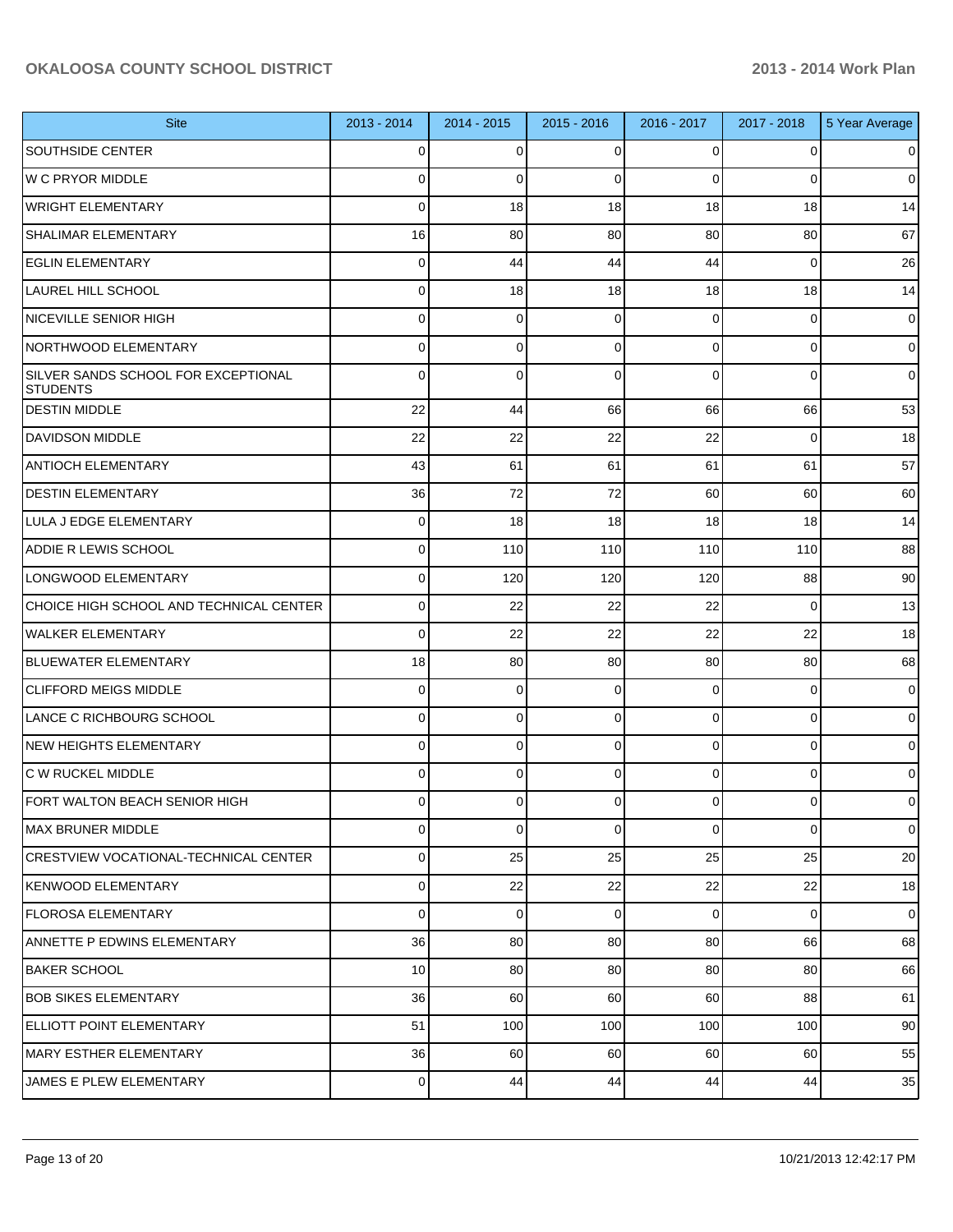| ICHOCTAWHATCHEE SENIOR HIGH                       |        |                 |                 |        |        | 0               |
|---------------------------------------------------|--------|-----------------|-----------------|--------|--------|-----------------|
| ICRESTVIEW SENIOR HIGH                            |        |                 |                 |        |        |                 |
| IRIVERSIDE ELEMENTARY SCHOOL                      |        | 18 <sub>1</sub> | 18 <sub>1</sub> | 18     | 18     | 14 <sup>1</sup> |
| ISHOAL RIVER MIDDLE SCHOOL                        |        |                 |                 |        |        | $\overline{0}$  |
| Totals for OKALOOSA COUNTY SCHOOL DISTRICT        |        |                 |                 |        |        |                 |
| Total students in relocatables by year.           | 326    | 1.220           | 1.242           | 1.230  | 1,124  | 1,028           |
| Total number of COFTE students projected by year. | 26,937 | 26,699          | 26,479          | 26,405 | 26,522 | 26,608          |
| Percent in relocatables by year.                  | 1%     | 5 %             | 5 %             | 5 %    | 4 %    | 4 %             |

#### **Leased Facilities Tracking**

Exising leased facilities and plans for the acquisition of leased facilities, including the number of classrooms and student stations, as reported in the educational plant survey, that are planned in that location at the end of the five year workplan.

| Location                           | # of Leased<br>Classrooms 2013 -<br>2014 | <b>FISH Student</b><br><b>Stations</b> | Owner         | # of Leased<br>Classrooms 2017 -<br>2018 | <b>FISH Student</b><br><b>Stations</b> |
|------------------------------------|------------------------------------------|----------------------------------------|---------------|------------------------------------------|----------------------------------------|
| LAUREL HILL SCHOOL                 | $\Omega$                                 |                                        | 0 Board Owned | $\overline{0}$                           | $\overline{0}$                         |
| <b>DAVIDSON MIDDLE</b>             | $\Omega$                                 |                                        | 0 Board Owned | 0                                        | $\overline{0}$                         |
| <b>DESTIN ELEMENTARY</b>           | $\Omega$                                 |                                        | 0 Board Owned | 0                                        | 0                                      |
| <b>BAKER SCHOOL</b>                | $\Omega$                                 |                                        | 0 Board Owned | 0                                        | $\overline{0}$                         |
| <b>BOB SIKES ELEMENTARY</b>        | $\mathbf 0$                              |                                        | 0 Board Owned | 0                                        | $\overline{0}$                         |
| <b>EGLIN ELEMENTARY</b>            | $\Omega$                                 |                                        | 0 Board Owned | 0                                        | $\overline{0}$                         |
| NORTHWOOD ELEMENTARY               | $\Omega$                                 |                                        | 0 Board Owned | 0                                        | $\overline{0}$                         |
| ELLIOTT POINT ELEMENTARY           | $\Omega$                                 |                                        | 0 Board Owned | $\Omega$                                 | 0l                                     |
| <b>ADDIE R LEWIS SCHOOL</b>        | $\Omega$                                 |                                        | 0 Board Owned | $\Omega$                                 | $\overline{0}$                         |
| <b>ANTIOCH ELEMENTARY</b>          | $\Omega$                                 |                                        | 0 Board Owned | $\Omega$                                 | $\Omega$                               |
| <b>ANNETTE P EDWINS ELEMENTARY</b> | $\Omega$                                 | ∩                                      |               | 0                                        | $\overline{0}$                         |
| <b>CLIFFORD MEIGS MIDDLE</b>       | $\Omega$                                 | $\Omega$                               |               | $\Omega$                                 | $\overline{0}$                         |
| LANCE C RICHBOURG SCHOOL           | $\Omega$                                 | $\Omega$                               |               | $\Omega$                                 | $\overline{0}$                         |
| NEW HEIGHTS ELEMENTARY             | $\Omega$                                 | $\Omega$                               |               | 0                                        | $\overline{0}$                         |
| <b>RIVERSIDE ELEMENTARY SCHOOL</b> | $\Omega$                                 | $\Omega$                               |               | 0                                        | $\overline{0}$                         |
| SHOAL RIVER MIDDLE SCHOOL          | $\Omega$                                 | $\Omega$                               |               | 0                                        | $\overline{0}$                         |
| <b>DESTIN MIDDLE</b>               | $\Omega$                                 | $\Omega$                               |               | 0                                        | $\overline{0}$                         |
| BLUEWATER ELEMENTARY               | $\Omega$                                 | $\Omega$                               |               | 0                                        | $\overline{0}$                         |
| FORT WALTON BEACH SENIOR HIGH      | $\Omega$                                 | 0                                      |               | $\Omega$                                 | ٥I                                     |
| <b>MAX BRUNER MIDDLE</b>           | $\Omega$                                 | $\Omega$                               |               | 0                                        | 0                                      |
| LONGWOOD ELEMENTARY                | $\Omega$                                 | 0                                      |               | 0                                        | 0                                      |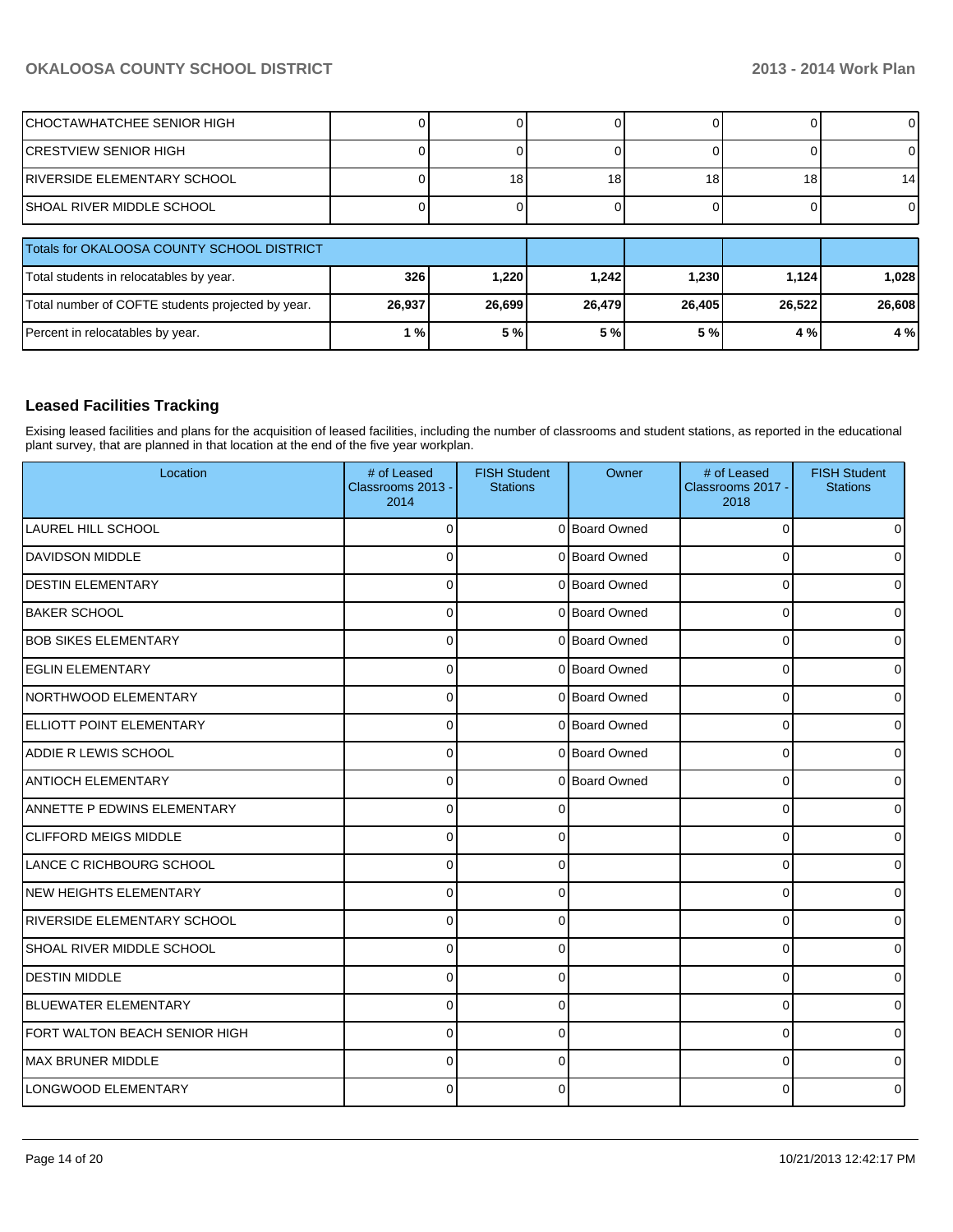| ICHOICE HIGH SCHOOL AND TECHNICAL CENTER         |   |   |   | ٥I |
|--------------------------------------------------|---|---|---|----|
| <b>IWALKER ELEMENTARY</b>                        |   |   |   | 01 |
| <b>IJAMES E PLEW ELEMENTARY</b>                  |   |   | ŋ | 01 |
| ICHOCTAWHATCHEE SENIOR HIGH                      | 0 |   |   | 0  |
| ICRESTVIEW SENIOR HIGH                           | O |   |   | 01 |
| ICRESTVIEW VOCATIONAL-TECHNICAL CENTER           | 0 |   | O | 01 |
| <b>IKENWOOD ELEMENTARY</b>                       | 0 |   | ∩ | 01 |
| <b>IFLOROSA ELEMENTARY</b>                       | 0 |   | 0 | 01 |
| <b>WRIGHT ELEMENTARY</b>                         | 0 |   | 0 | ٥I |
| SHALIMAR ELEMENTARY                              | 0 | ŋ | ∩ | ٥I |
| MARY ESTHER ELEMENTARY                           | 0 | U | ∩ | 01 |
| <b>INICEVILLE SENIOR HIGH</b>                    | 0 |   | n | 0  |
| SILVER SANDS SCHOOL FOR EXCEPTIONAL<br>ISTUDENTS | n |   |   | ΩI |
| SOUTHSIDE CENTER                                 | 0 | ŋ | 0 | 0  |
| IW C PRYOR MIDDLE                                |   |   | C | 0  |
| C W RUCKEL MIDDLE                                | 0 | O | n | 0  |
| ILULA J EDGE ELEMENTARY                          | 0 | U | ∩ | 01 |
|                                                  | 0 |   |   |    |

#### **Failed Standard Relocatable Tracking**

Relocatable units currently reported by school, from FISH, and the number of relocatable units identified as 'Failed Standards'.

Nothing reported for this section.

## **Planning**

#### **Class Size Reduction Planning**

**Plans approved by the school board that reduce the need for permanent student stations such as acceptable school capacity levels, redistricting, busing, year-round schools, charter schools, magnet schools, public-private partnerships, multitrack scheduling, grade level organization, block scheduling, or other alternatives.**

The Okaloosa County School Board has adopted an extended day at Crestview High School, Choctawhatchee High School, Fort Walton Beach High School and Niceville High Shcool. This move will provide the student with greater flexibility in their class selection and a more efficient useage of space. In addition, the School District has several non-traditional schools, such as the Northwest Florida Ballett academy, the CHOICE Institute, the Emerald Coast Career Institute, online education programs (schools) and the Blended School programs. The district also has been adding a 6th peroid to some teachers work load when it is agreeable with both parties to better utilize space and teacher units.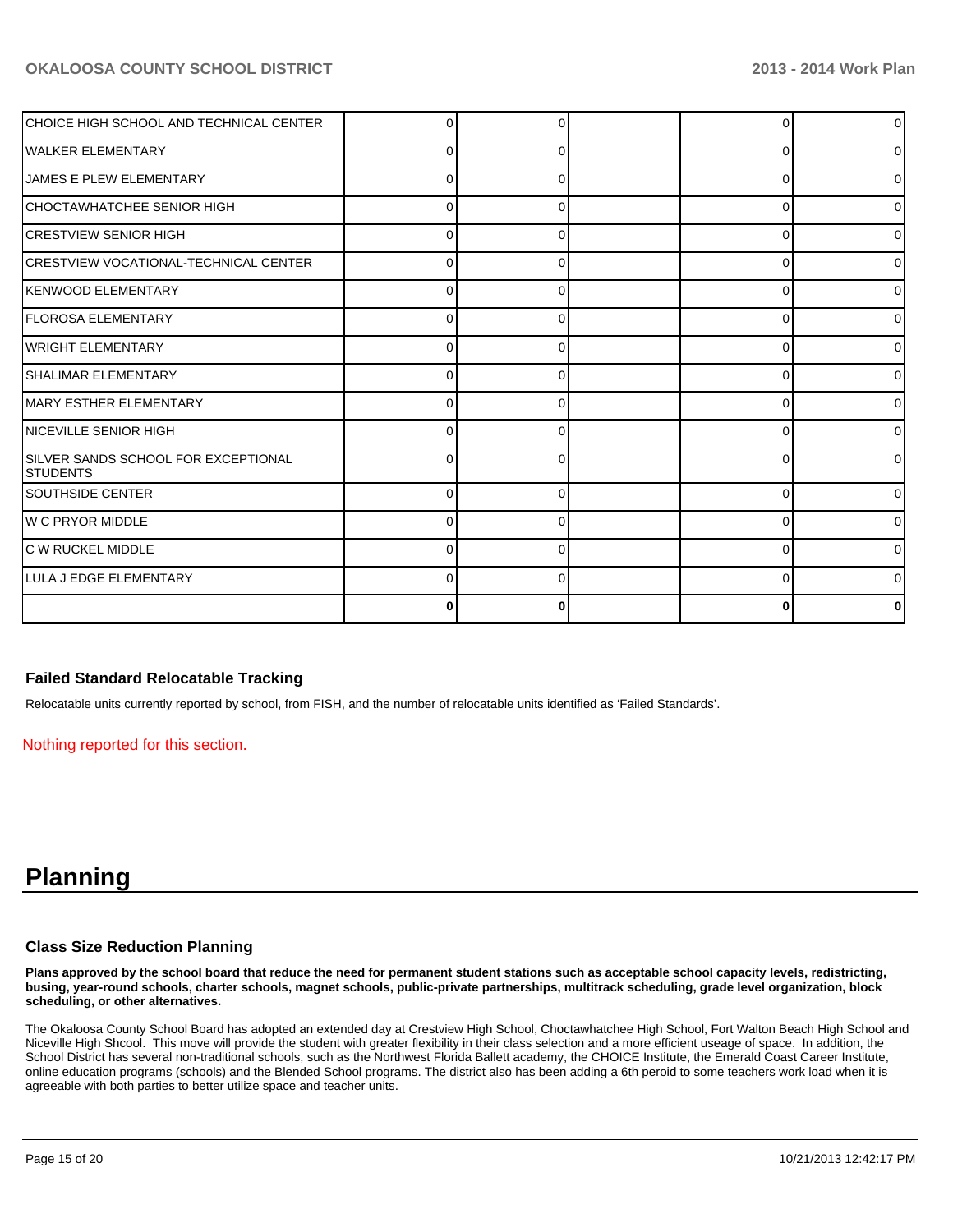#### **School Closure Planning**

#### **Plans for the closure of any school, including plans for disposition of the facility or usage of facility space, and anticipated revenues.**

No closures are planned at this time. However, the School District plans to continue evaluating the utilization of existing and planned school facilities to ensure that they are used in the most economical and efficient manner, which could result in some future disposition of existing school facilities. The District has disposed of the Ocean City property and will continue it's rerview procress of other district real estate.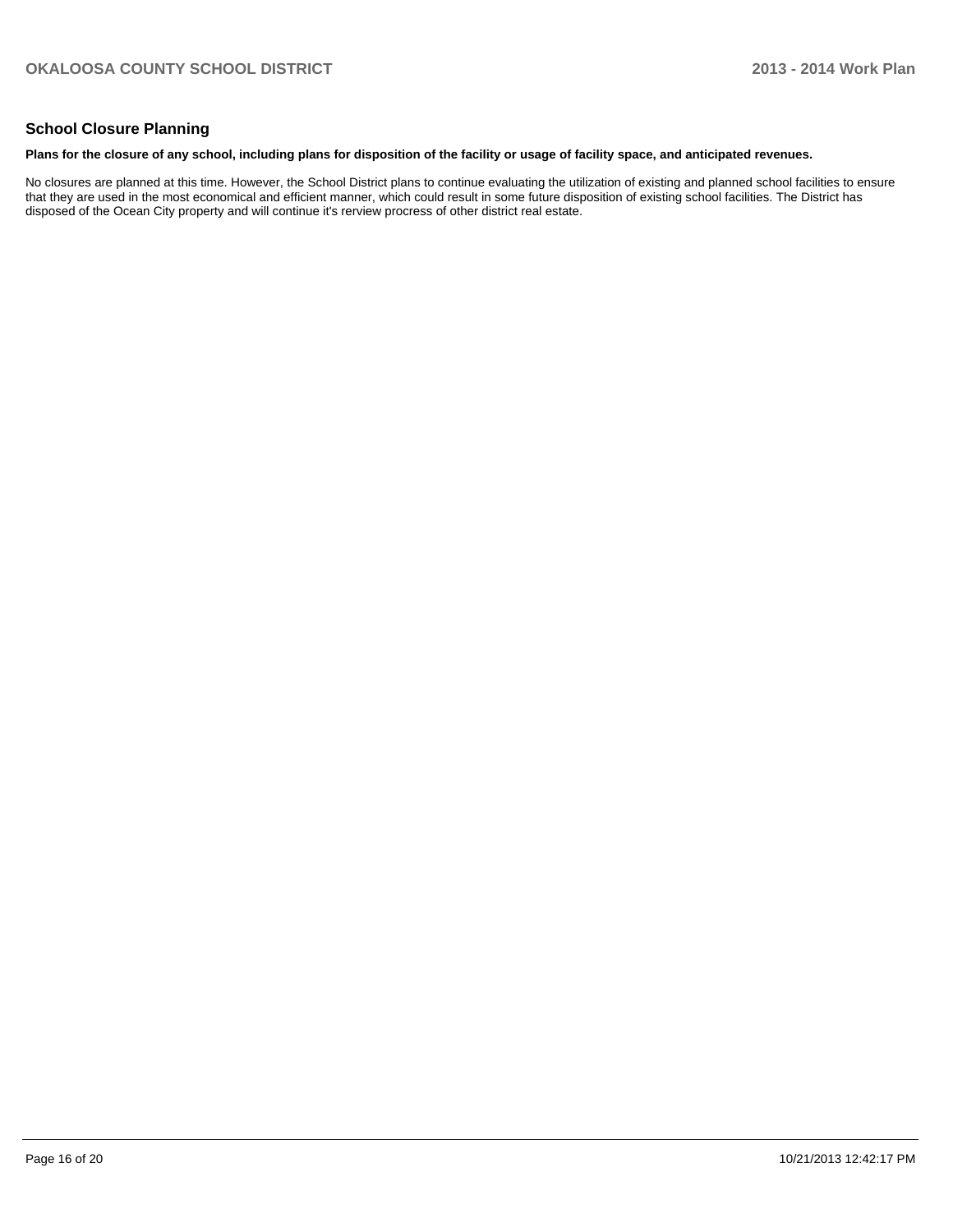Five Year Survey - Ten Year Capacity **10/21/2013** OKALOOSA COUNTY SCHOOL DISTRICT

**Schedule of capital outlay projects projected to ensure the availability of satisfactory student stations for the projected student enrollment in K - 12 programs for the future 5 years beyond the 5-year district facilities work program.**

No items meet the criteria.

Five Year Survey - Ten Year Infrastructure **10/21/2013** OKALOOSA COUNTY SCHOOL DISTRICT

**Proposed Location of Planned New, Remodeled, or New Additions to Facilities in 6 thru 10 out years (Section 28).**

Not Specified

**Plans for closure of any school, including plans for disposition of the facility or usage of facility space, and anticipated revenues in the 6 thru 10 out years (Section 29).**

Not Specified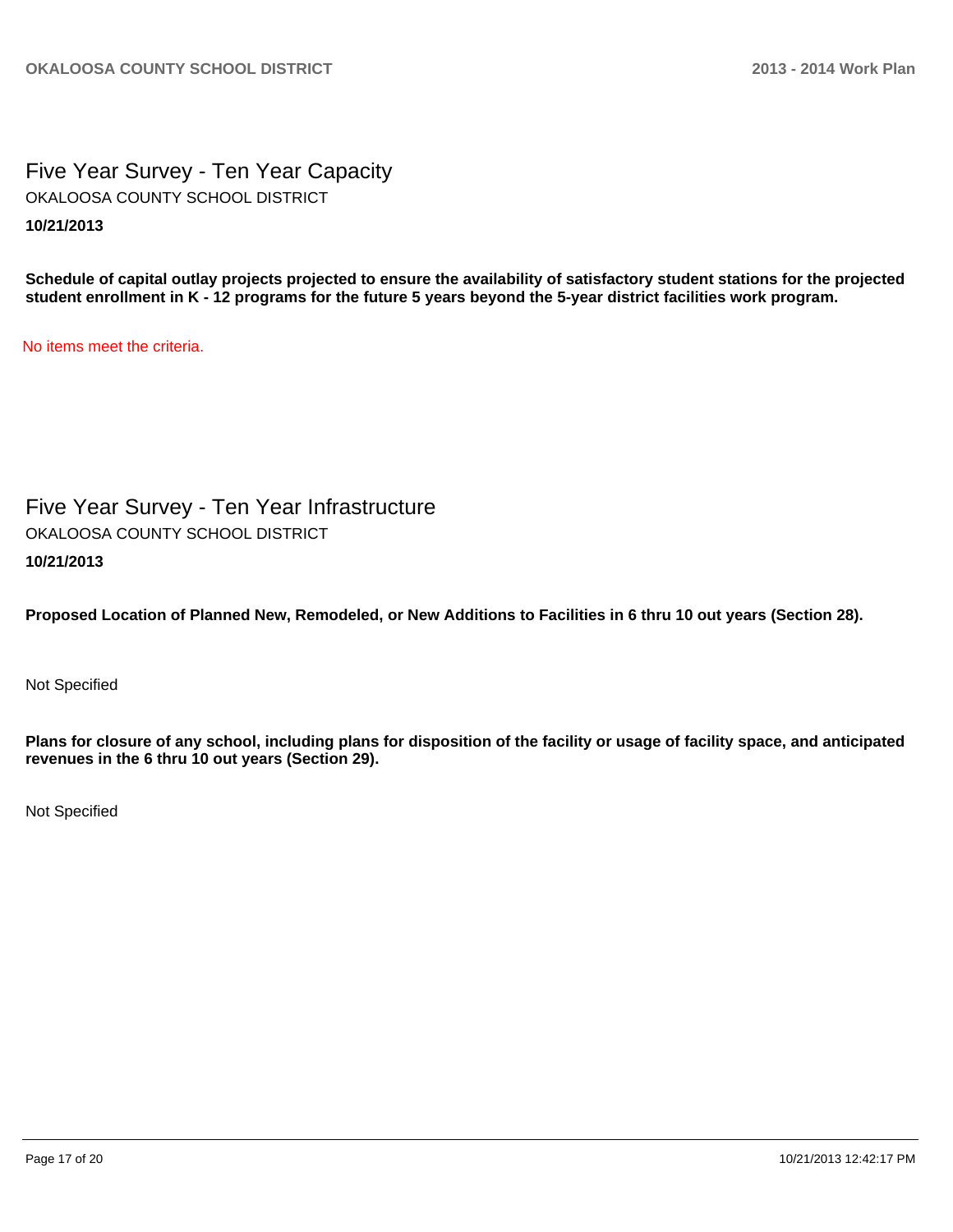Five Year Survey - Ten Year Maintenance **10/21/2013** OKALOOSA COUNTY SCHOOL DISTRICT

**District projects and locations regarding the projected need for major renovation, repair, and maintenance projects within the district in years 6 - 10 beyond the projects plans detailed in the five years covered by the work plan.**

No items match the criteria.

### Five Year Survey - Ten Year Utilization

OKALOOSA COUNTY SCHOOL DISTRICT

**10/21/2013**

**Schedule of planned capital outlay projects identifying the standard grade groupings, capacities, and planned utilization rates of future educational facilities of the district for both permanent and relocatable facilities.**

| <b>Grade Level</b><br><b>Projections</b> | <b>FISH Student</b><br><b>Stations</b> | <b>Actual FISH</b><br>Capacity | Actual<br><b>COFTE</b> | Actual<br><b>Utilization</b> | Actual new<br><b>Student</b><br>Capacity to be<br>added/remove | Projected<br><b>COFTE</b> | Projected<br><b>Utilization</b> |
|------------------------------------------|----------------------------------------|--------------------------------|------------------------|------------------------------|----------------------------------------------------------------|---------------------------|---------------------------------|
| Elementary -<br>District Totals          | 13,795                                 | 13,795                         | 11,843.92              | 85.86 %                      |                                                                | 13,476                    | 97.69%                          |
| Middle - District<br>Totals              | 9,951                                  | 8,951                          | 7,560.16               | 84.46 %                      |                                                                | 6,941                     | 77.54 %                         |
| High - District<br>Totals                | 8,541                                  | 8,112                          | 6,578.15               | 81.09 %                      |                                                                | 8,142                     | 100.37%                         |
| Other - ESE, etc                         | 3,628                                  | 2,474                          | 970.00                 | 39.21 %                      |                                                                | 313                       | 12.65 %                         |
|                                          | 35,915                                 | 33,332                         | 26,952.23              | 80.86 %                      |                                                                | 28,872                    | 86.62%                          |

**Combination schools are included with the middle schools for student stations, capacity, COFTE and utilization purposes because these facilities all have a 90% utilization factor. Use this space to explain or define the grade groupings for combination schools.**

No comments to report.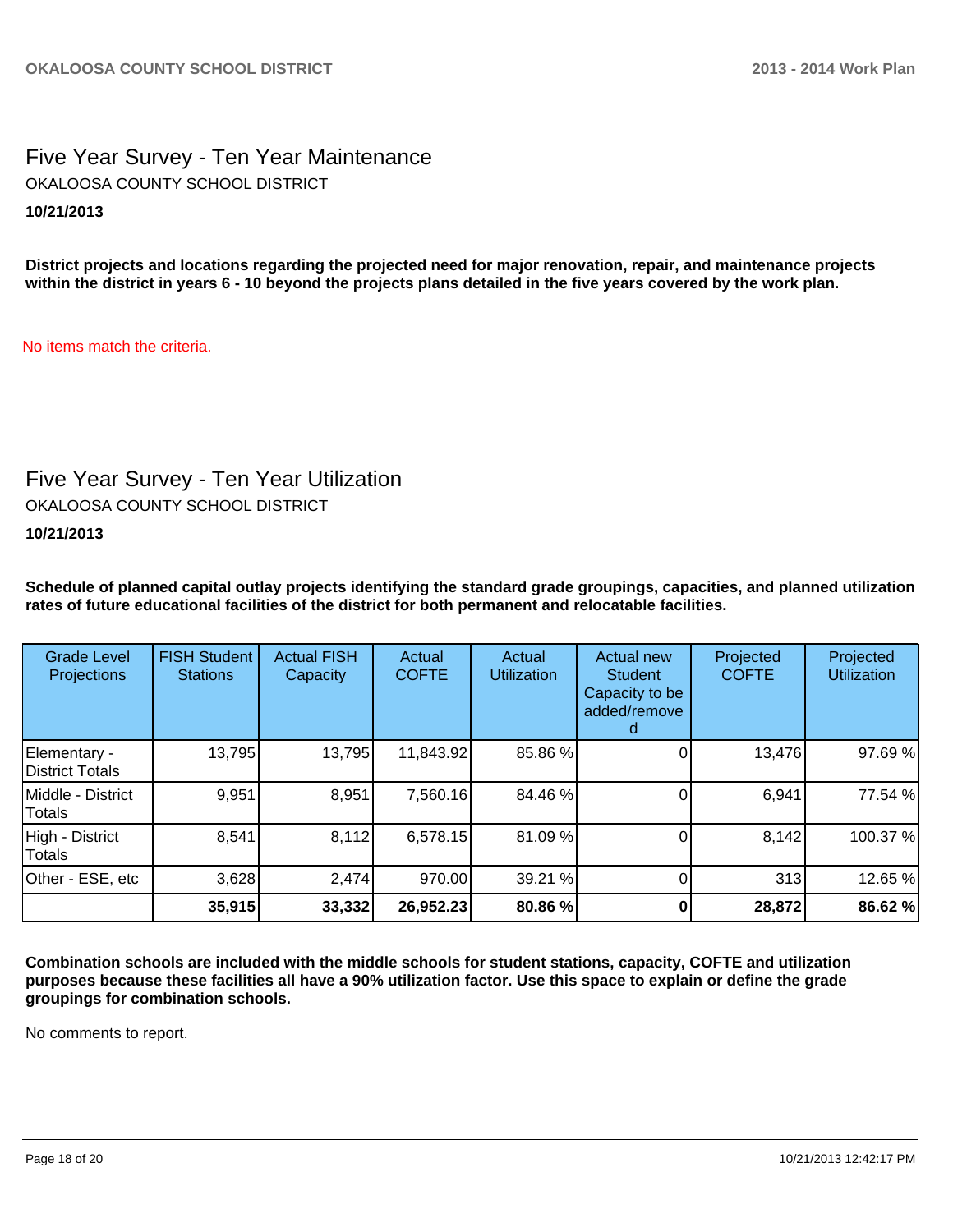Five Year Survey - Twenty Year Capacity **10/21/2013** OKALOOSA COUNTY SCHOOL DISTRICT

**Schedule of capital outlay projects projected to ensure the availability of satisfactory student stations for the projected student enrollment in K - 12 programs for the future 11 - 20 years beyond the 5-year district facilities work program.**

No items match the criteria.

Five Year Survey - Twenty Year Infrastructure OKALOOSA COUNTY SCHOOL DISTRICT

**10/21/2013**

**Proposed Location of Planned New, Remodeled, or New Additions to Facilities in the 11 through 20 out years (Section 28).**

Not Specified

**Plans for closure of any school, including plans for disposition of the facility or usage of facility space, and anticipated revenues in the 11 through 20 out years (Section 29).**

Not Specified